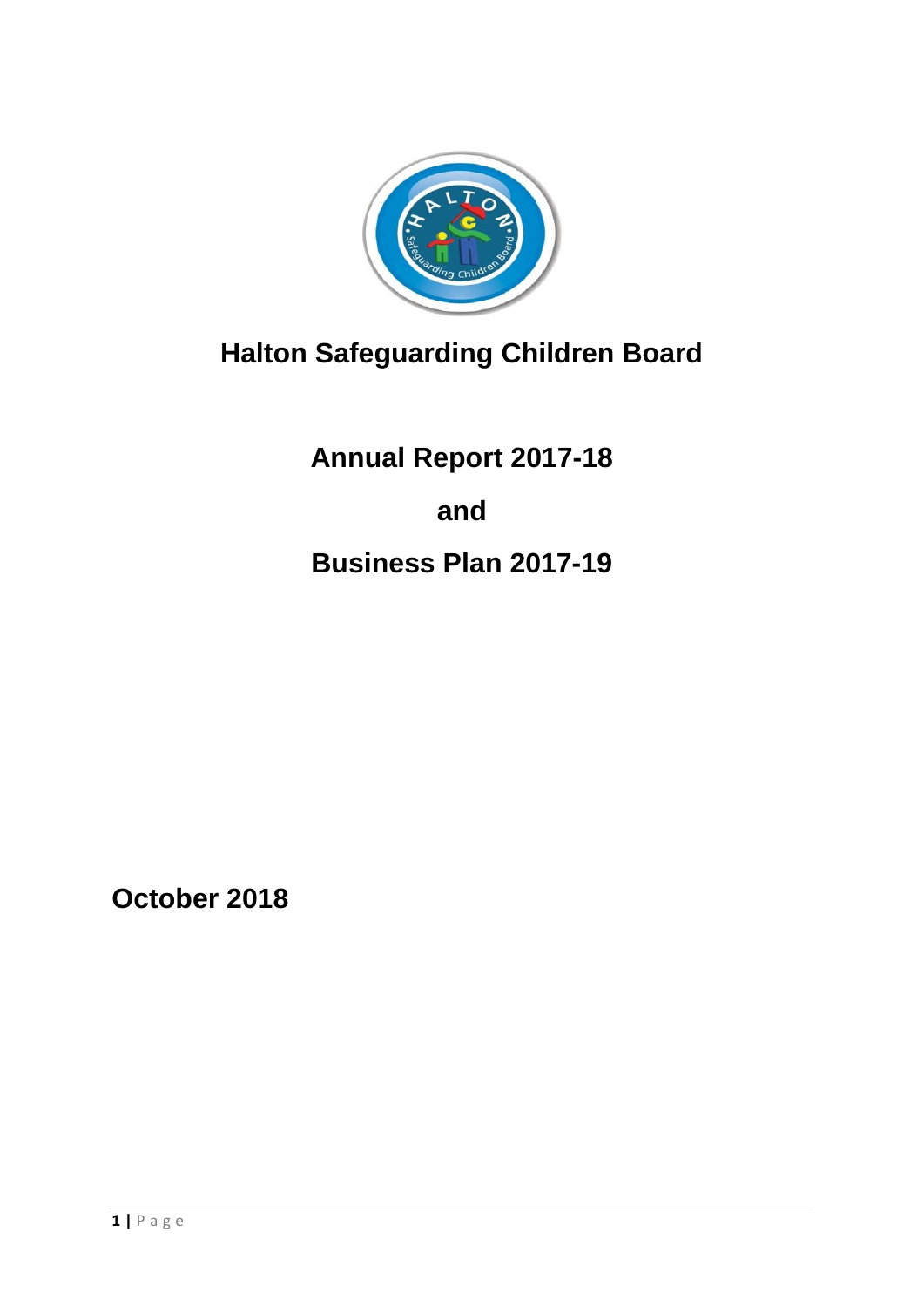# **CONTENTS**

- **1. Independent Chair's Introduction**
- **2. Structure of the HSCB**
- **3. Demographics of Halton**
- **4. Key Priorities 2017-18**
- **5. Safeguarding Activity 2017-18**
- **6. The Work of the Sub Groups**
- **7. Child Death Overview Panel**
- **8. Training Activity 2017-18**
- **9. Local Authority Designated Officer (LADO)**
- **10.Learning and Improvement**
- **11.Key Priorities 2018-19 and Business Plan 2017-19**
- **12.Budget Information**

**Appendices**

- **A. HSCB Membership and Attendance 2017-18**
- **B. Halton Levels of Need Framework**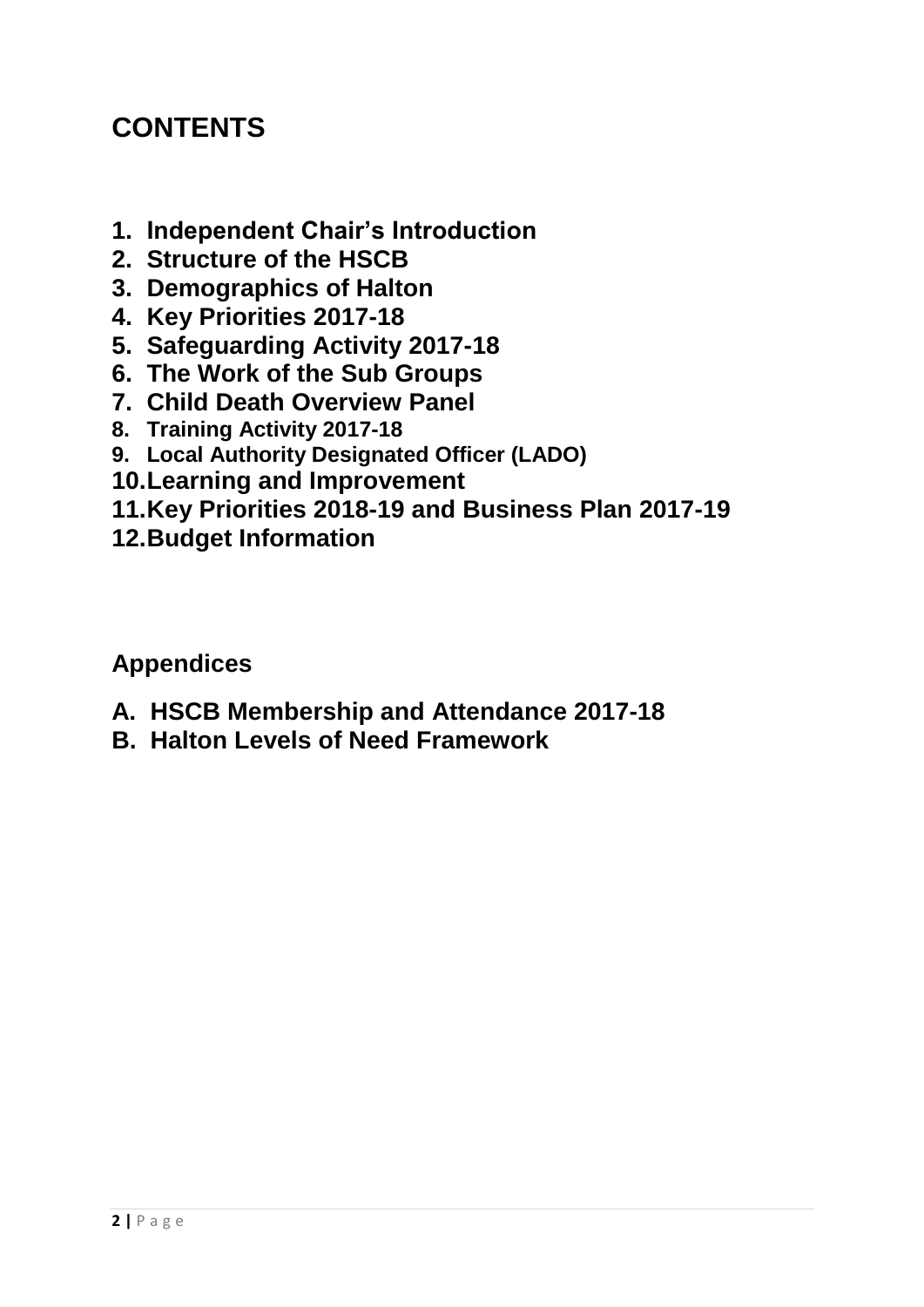#### **1. Independent Chair's Introduction**

I am pleased to present the 2017 - 2018 Halton Safeguarding Children Board Annual Report. As the Independent Chair of the Board, I challenge the partnership to meet its responsibilities to work together effectively to safeguard our local children and young people. This year has been challenging in light of the legislative changes enacted around the Children and Social Work Act 2017. The Board has already made some structural changes to support effective transition to new arrangements in 2019 but the partnership has remained focused on our priorities for improving the safety and wellbeing of children and young people.

This report will provide an overview of the work we have undertaken, and progress against our agreed priorities. Throughout the period we undertook a number of multi–agency audits and case reviews, highlighting the strengths and areas of development for agencies in Halton and identifying any key lessons to be learned. We have recognised emerging risks of Modern Slavery and Trafficking of children and have already identified and disseminated learning and good practice from analysis of early case work. Strong progress has been made in raising awareness of the impact of Neglect and Domestic Abuse on children & young people and in improving systems to monitor the effectiveness of earlier intervention and support in these key areas.

Richard Strachan Independent Chair Halton Safeguarding Children Board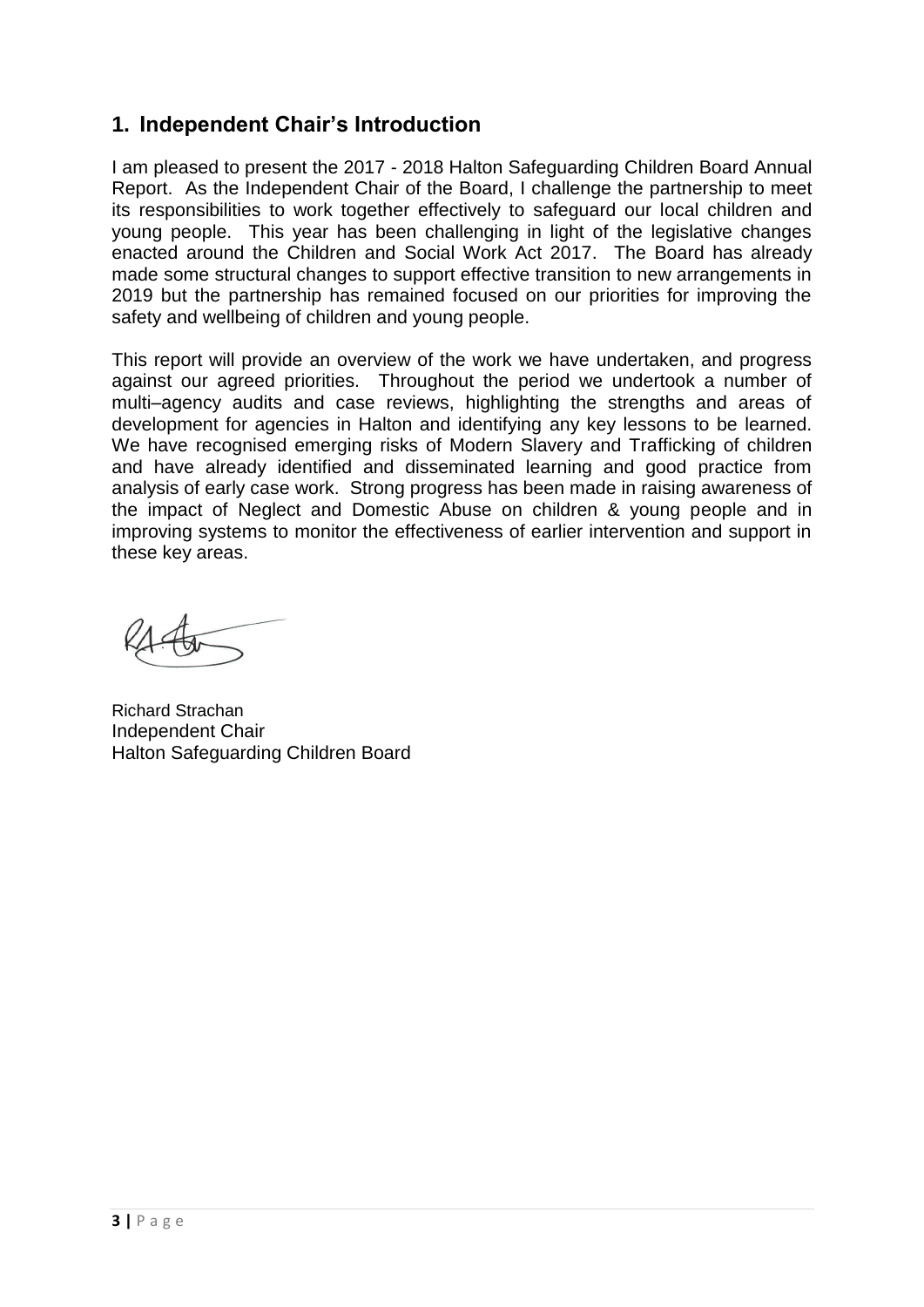### **2. The Structure of the HSCB**

In order to refocus the work of the Board and to ensure a more timely response to priorities and actions, the Board revised its structures during 2017-18. The functions of the Scrutiny and Performance and Safer Workforce and Development Sub Groups and Executive were merged into the Quality Assurance and Scrutiny Board. Membership of the Executive was revised to ensure that the Quality Assurance and Scrutiny Board included representation from Education and children's commissioners, including Public Health.

The HSCB currently comprises of a strategic Main Board, a Quality Assurance and Scrutiny Board and a number of sub groups, both local and Pan Cheshire. All sub groups have defined terms of reference, work plans under the HSCB Business Plan and are accountable to the Strategic Board. The Main Board is the overarching decision making body whilst the Quality Assurance and Scrutiny Board drives the business on behalf of the Board, with the sub groups reporting directly to it.

There are clear overlaps and common issues between children's and adults' services in relation to safeguarding vulnerable groups, whatever their circumstances. Examples include: Sexual Exploitation, Trafficking and Female Genital Mutilation. The behaviours and personal situation of an adult at risk in a family can impact significantly on any children and young people in that family, and may impair parenting abilities. In addition, childhood experiences may have lasting effects into adulthood. For this reason, Halton has strong links between the Safeguarding Adults and Children Boards. The Health Sub Group and Faith Safeguarding Forum are accountable to both Boards.

The Pan-Cheshire sub groups - Child Sexual Exploitation, Missing & Trafficked Children; Policies & Procedures; Harmful Practices; and Child Death Overview Panel (CDOP) – support the four Cheshire LSCBs to work more effectively. The arrangement supports and enables improved information sharing arrangements to address issues which do not recognise local authority boundaries, such as Child Sexual Exploitation or Trafficking.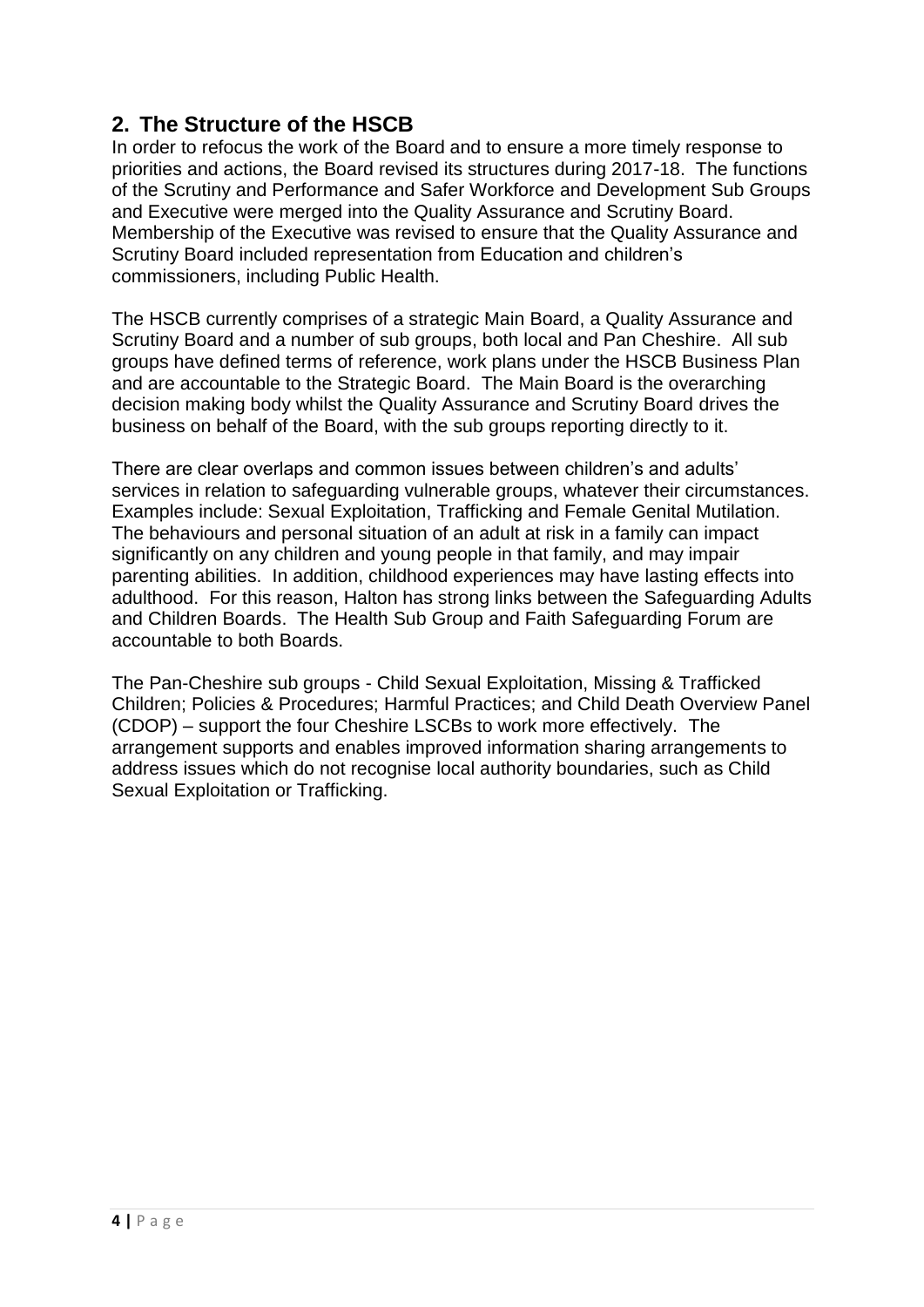#### **HALTON SAFEGUARDING CHILDREN BOARD STRUCTURE**



\*Denotes joint Sub Group of the HSCB and Safeguarding Adults Board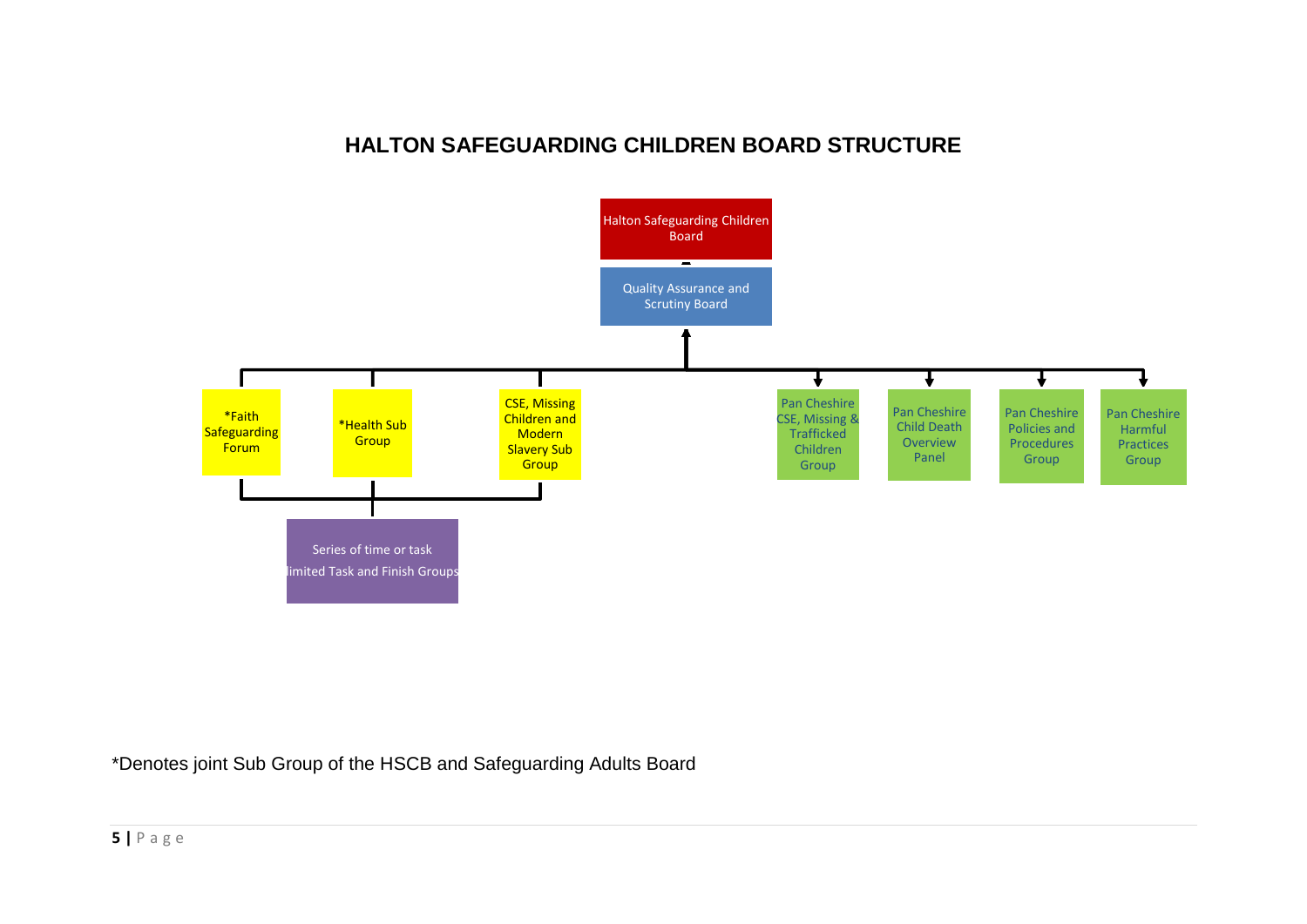## **3. Demographics of Halton**

Halton has an estimated population of 127,595, of which approximately 28,337 children aged between 0-17 years are living in the borough. (Source: ONS, 2016 Mid-Year Population Estimates). The population is largely White British, with only 3.2% of the population identified as being from a minority ethnic group. (Source: 2011 Census)

Halton is the  $27<sup>th</sup>$  most deprived local authority area in England out of 326. 26% of the population live in areas that fall in the top 10% most deprived nationally. (Source: Index of Multiple Deprivation, 2015) In 2014, 12% of children and young people were living in poverty. (Source: DWP, Out of Work Benefit Claimant Households, 2015)

#### **4. Key Priorities 2017-18:**

The HSCB's 2017-19 Business Plan identified four strategic objectives:

- 1. Ensuring that the Board has effective and efficient structures, processes and resources in place to undertake its objectives and functions effectively.
- 2. Engage with children, young people and families in the work of the Board and safeguarding activity undertaken by partners.
- 3. Assuring the quality of practice in the local safeguarding context.
- 4. Support the development of a safe and informed workforce, including volunteers.

In addition to the strategic objectives, the HSCB has four areas of focus to be considered across all of the strategic objectives:

- a) Neglect
- b) Domestic Abuse
- c) Emotional Health and Wellbeing
- d) Missing Children, Child Sexual Exploitation and Modern Slavery

The areas of focus were identified from the information collated through performance monitoring, audit of practice, the outcome of reviews, feedback from frontline staff and engagement work with children & families. Progress against these priorities is detailed in the body of the Annual Report.

#### **5. How Safe are our Children and Young People in Halton? Safeguarding Activity 2017-18**

#### **5.1 Early Intervention**

Halton's Early Intervention Strategy ensures that identified and assessed needs of children and families are met at the lowest, safe level of service possible. In some instances children may have additional needs which if addressed at an early stage will prevent the need to refer to Children's Social Care at a later point. The child and family may need a range of supportive services to address these additional needs. Partners across Halton use the Common Assessment Framework (CAF) to assess early intervention needs. This is a voluntary assessment process, requiring informed consent of the family or young person, dependent upon age and understanding. The child's needs are assessed holistically, services delivered in a coordinated manner with progress and outcomes reviewed regularly.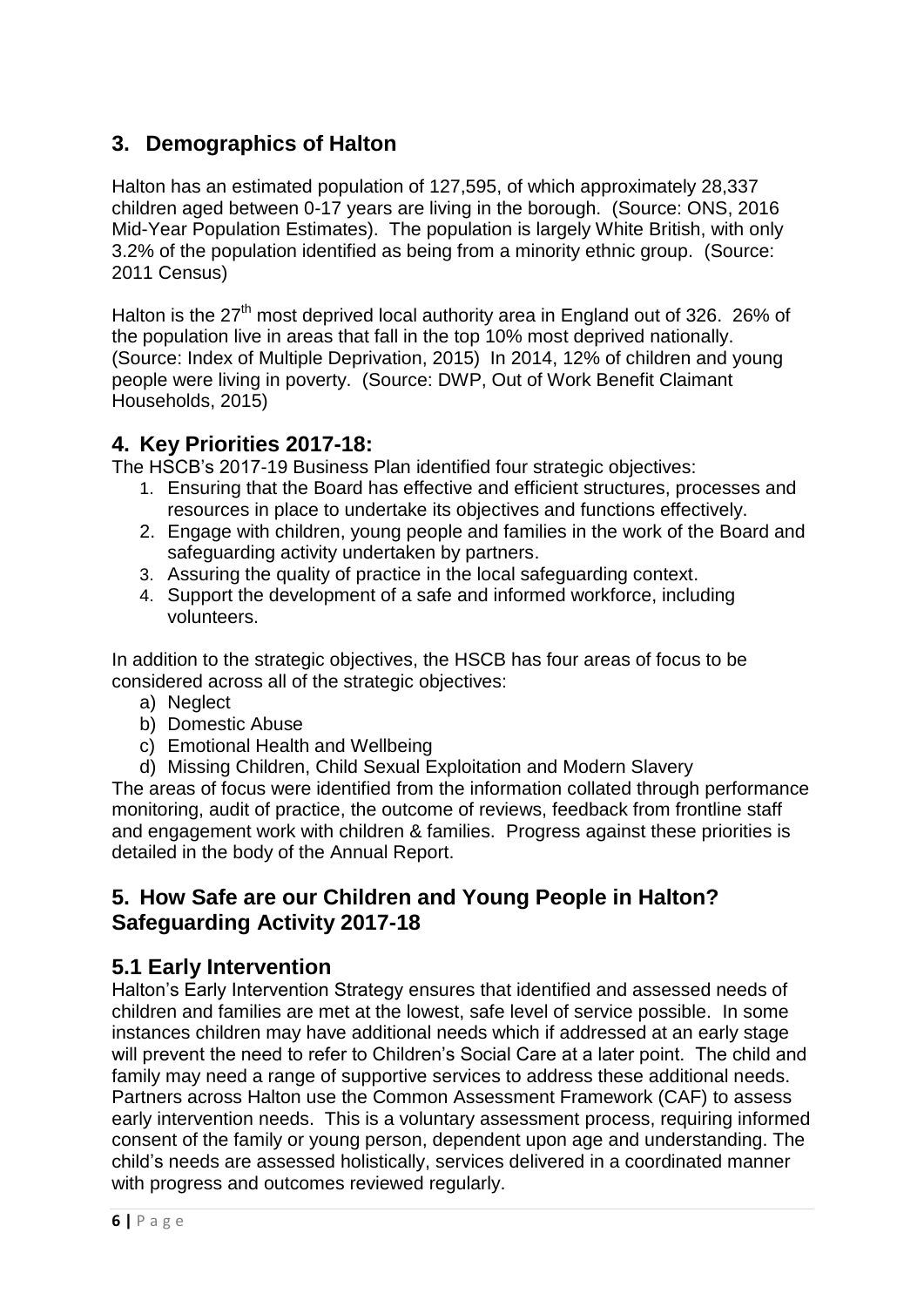The CAF may also be used when the level of risk has been reduced so that families no longer need a service from Children's Social Care. This is to ensure that any ongoing needs of families continue to be met and/or that families and young people are supported to access universal services.

From Quarter 2 2016-17 there were some data quality issues identified where CAFs may have been closed with the family but had not been closed on the recording system, resulting in the number of open CAFs reducing by approximately 30%. During quarters 1 to 3 in 2017/18 the figures remained relatively stable (370 highest and 352 lowest). Then in Q4 the number of open CAFs increased to 400. This was due to an improved electronic recording system being rolled out across the multiagency partnership during Quarter 3. The new system is improving performance reporting on CAF.



Data in relation to step ups from CAF to Children's Social Care shows that a total of 198 cases were stepped up during the year. However, as this data was unavailable for the previous two years, a comparison cannot be made at this time.

From Q3 this financial year, data has been available in relation to the number of CAFs advised by the integrated Contact & Referral Team (iCART) and how many CAFs were subsequently put into place. This data is included in the HSCB Data Scorecard and is scrutinised by the Quality Assurance and Scrutiny Board. This data will be reported in next year's annual report, due to there only having been two quarters worth of data available in 2017-18. The tracking of this data was a recommendation from a local Practice Learning Review (PLR) which recognised the importance of being able to monitor this so that partners, where necessary, can be challenged as to why a CAF was not initiated as advised.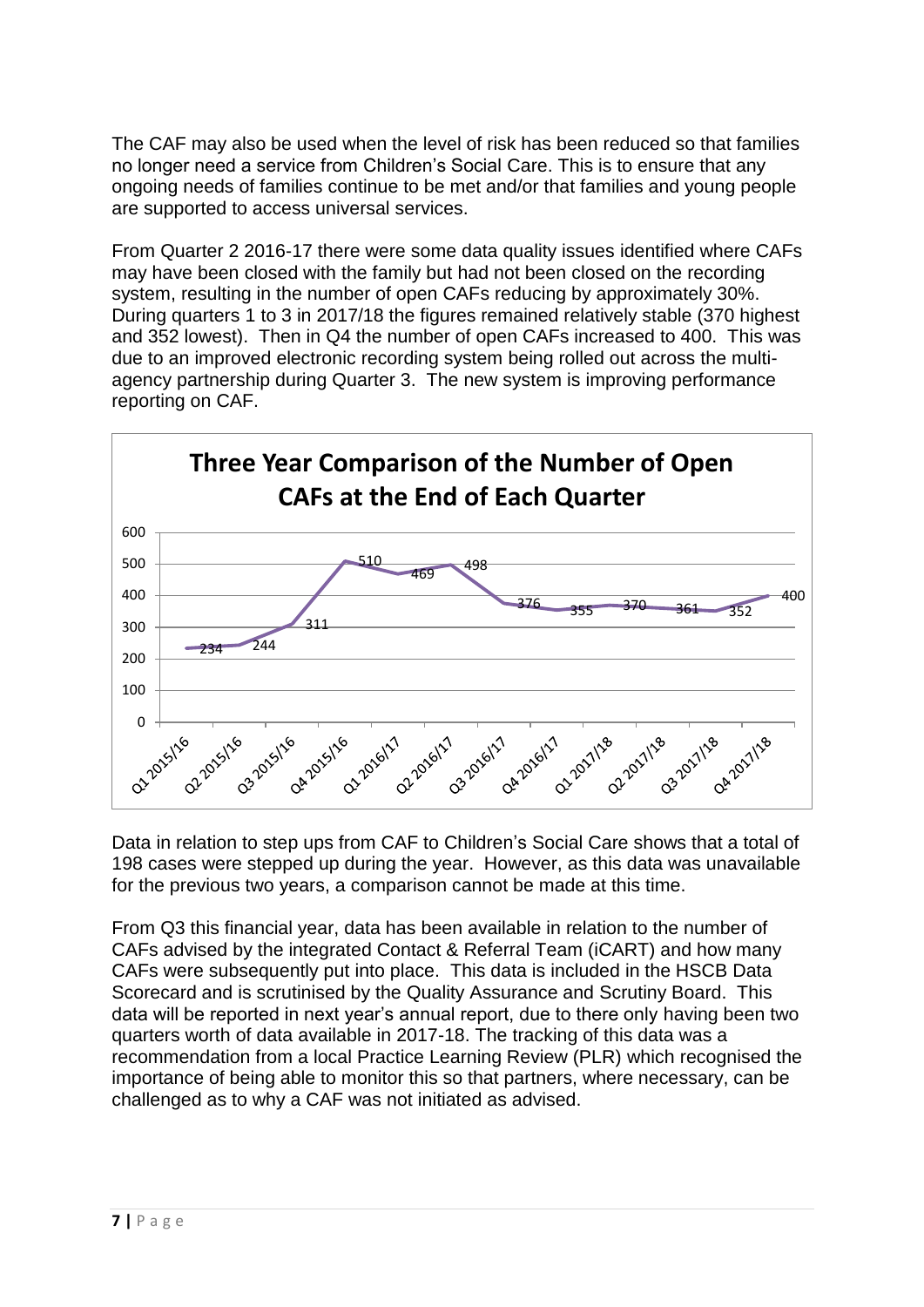#### **5.2 Children in Need and Child Protection**

All services and the community in Halton need to be vigilant and have the confidence to report concerns where they think that a child may be at risk of harm. We also need to ensure that children have opportunities to speak out when they are at risk, or are being harmed. Specialist services such as Children's Social Care and the Police can only intervene to protect children if they are alerted to concerns. The HSCB promotes messages to both the public and staff regarding what to do if concerned about a child's welfare. In addition, specific campaigns are also promoted by the HSCB, such as the "Know and See" Child Sexual Exploitation campaign and the Child Criminal Exploitation campaign.

The following information is about children and young people in Halton who have been identified by the Local Authority and partner agencies as being in need of safeguarding.

The rate of Children in Need in Halton has seen an increase on last year, but has remained relatively stable throughout the year. The provisional rate for Halton at the end of 2017-18 was 421 per 10,000 population based on those children and young people who have been involved with Social Care across the Levels of Need Framework (see Appendix B Halton Levels of Need Framework). This includes those receiving an assessment, subject of Child Protection Plans, Children in Need and Care Leavers. The most recent available data from 2016-17 shows that Halton's rate remains higher that the North West average (372 per 10,000) and England average (330 per 10,000), but below the rate of its statistical neighbours of 469 per 10, 000 population.

#### **5.3 Referrals**

A referral is information received by Children's Social Care where there are concerns about a child. The response may be to provide advice, a single agency response, signpost to early intervention services or to undertake a Social Worker led single assessment.

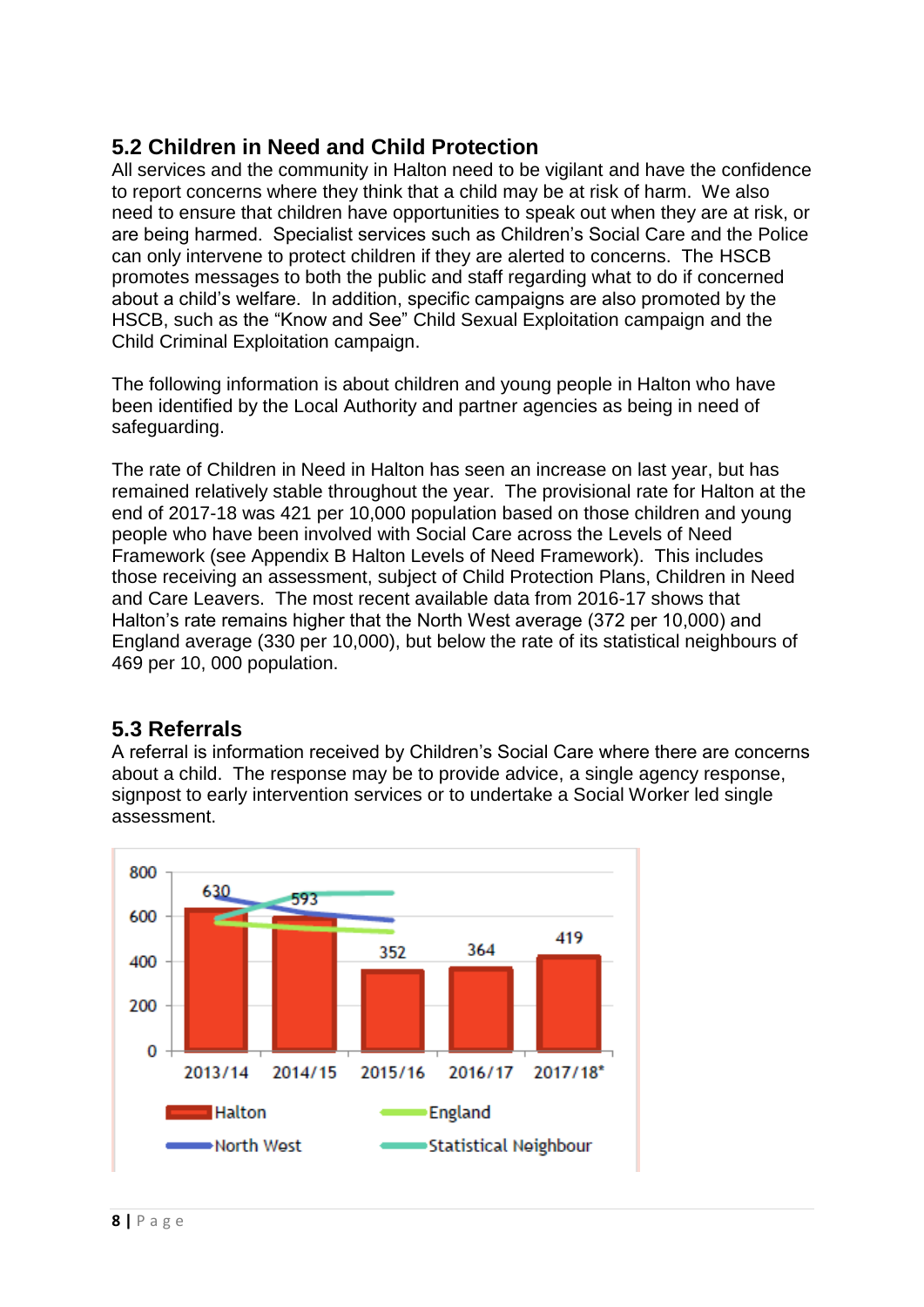iCART has experienced higher numbers of contacts this year (on average more than 70 extra per month) compared to last year. The demand is balanced between Social Care (Level 3) and Early Intervention (Level 2). [See Appendix B Halton Levels of Need Framework.]

In relation to comparators the referral rate is low. It should be noted that Halton's processes for recording referrals may differ to other local authorities. For instance, some local authorities record all contacts whether they resulted in a referral or not, and as a result they would have a significantly higher rate of referral, and are likely to also present a higher proportion of those deemed no further action. Halton has a very low number of referrals leading to no further action.

#### **5.4 Re-Referrals:**

Re-referrals to Social Care are defined as a referral being received within 12 months of the previous referral. Provisional data suggests that in 2017-18 the level of rereferrals in Halton remained reasonably stable with an average of 7%; this is similar to an average of 6% the previous year. All re-referrals are discussed monthly by the Local Authority's Senior Management Team and if applicable learning is identified and fed back into practice.

#### **5.5 Assessments:**

When Children's Social Care accepts a referral an assessment is undertaken by a Social Worker. Checks are built into the process to ensure that the child is seen in a timely manner and that the assessment is progressing to timescale. Social workers have up to 45 working days to complete their assessment and determine what services, if any, are appropriate for that child/children and family. The HSCB set a target to complete 95% of Single Assessments within 45 days. This target has been exceeded for the past two years. At the end of 2017-18 96% of assessments had been completed within the 45 day timescale.

#### **5.6 Children Subject to Child Protection Plans:**

Children become the subject of a Child Protection Plan when it has been identified that they are in need of protection from either neglect, physical, sexual or emotional abuse. Only the most vulnerable children have Child Protection Plans.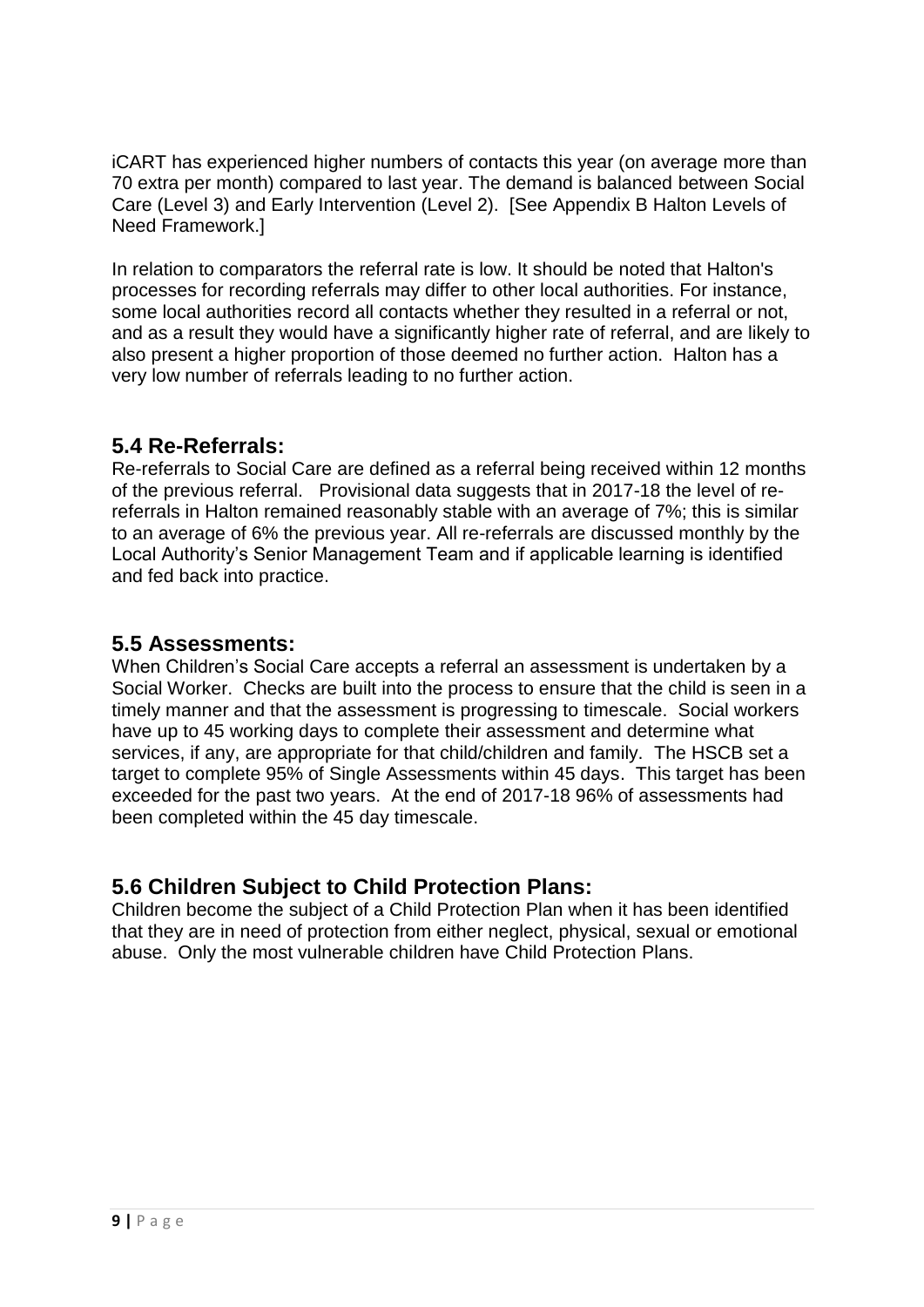

The rate per 10,000 of Child Protection Plans had remained in line with where it was at the end of quarter 4 2015-16, until Quarters 3 and 4. At the end of Quarter 4, the rate per 10,000 had increased by 16.8 to 65. The rise is in line with a 17% increase in the number of referrals that has been seen at the end of the year. The latest available data from 2016-17 shows that Halton was slightly above its statistical neighbours' average of 59 per 10,000 and also above the North West average of 53 per 10,000.

#### **Category of Abuse for Child Protection Plans:**

The category of abuse reflects the most significant risks to the child.

Emotional Abuse remained the highest reported category for Child Protection Plans until Quarter 4. In Quarter 4 Neglect and Emotional Abuse were equally the highest categories of abuse recorded for Child Protection Plans. The percentage of plans with Physical Abuse has increased by 4% at the end of year to 12%.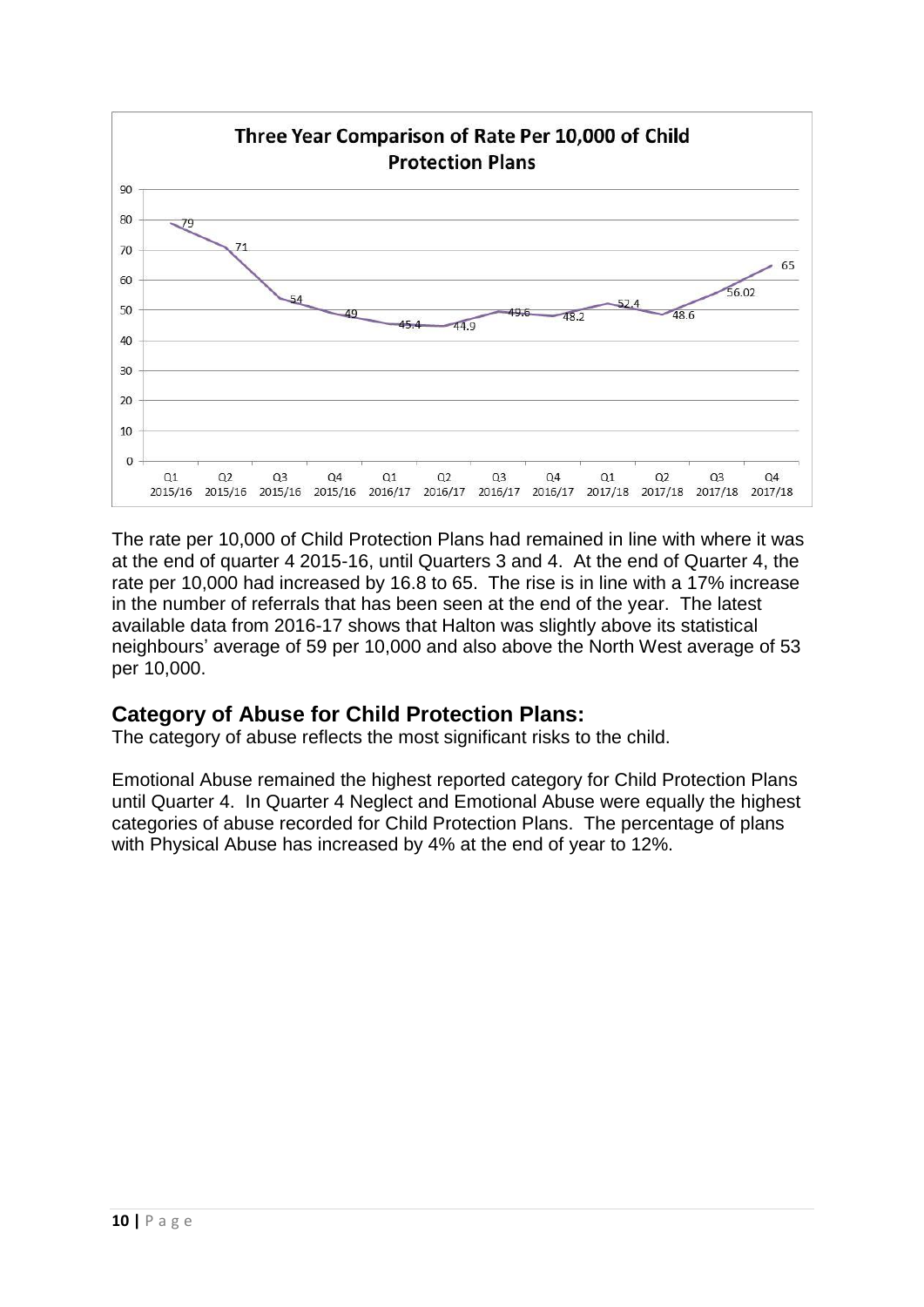

## **5.7 Children in Care**

At 31st March 2018 there were 262 Children in Care. This is a slight reduction of 1.5% compared to the previous year. This is a rate of 93 per 10,000 population. The latest available data in relation to statistical neighbours from 2016-2017 shows that Halton's rate is slightly lower than the statistical neighbour average of 95 per 10,000 population. Halton's rate remains higher than the North West average of 86 and an England average of 62. The numbers of Children in Care remained relatively static during the year.

In January 2018 there was an HSCB Multi-Agency Audit carried out on 10 cases involving Children in Care. The audit identified good evidence of identifying and addressing root cause analysis with positive outcomes for children; thorough prebirth assessments; good multi-agency working and communication and the child's voice captured and used to inform their plan leading to positive outcomes for the child. Two examples of positive outcomes from cases were:

The care episode led to a parent making significant changes within their life. The parent was using substances and not considering the impact that this was having on their child. The parent no longer uses substances and is now a mentor on a programme for the Adult Substance Misuse Service.

A case involved a trafficked child from Asia. The child absconded and was located approximately 2 years later. The child was being charged with offences and several escalations were made by the Social Worker, Independent Reviewing Manager and Youth Justice Service to the court in relation to treating the child as a victim of trafficking, rather than as an offender. Charges were subsequently dropped by the court and an appropriate placement was located for the young person by the multiagency team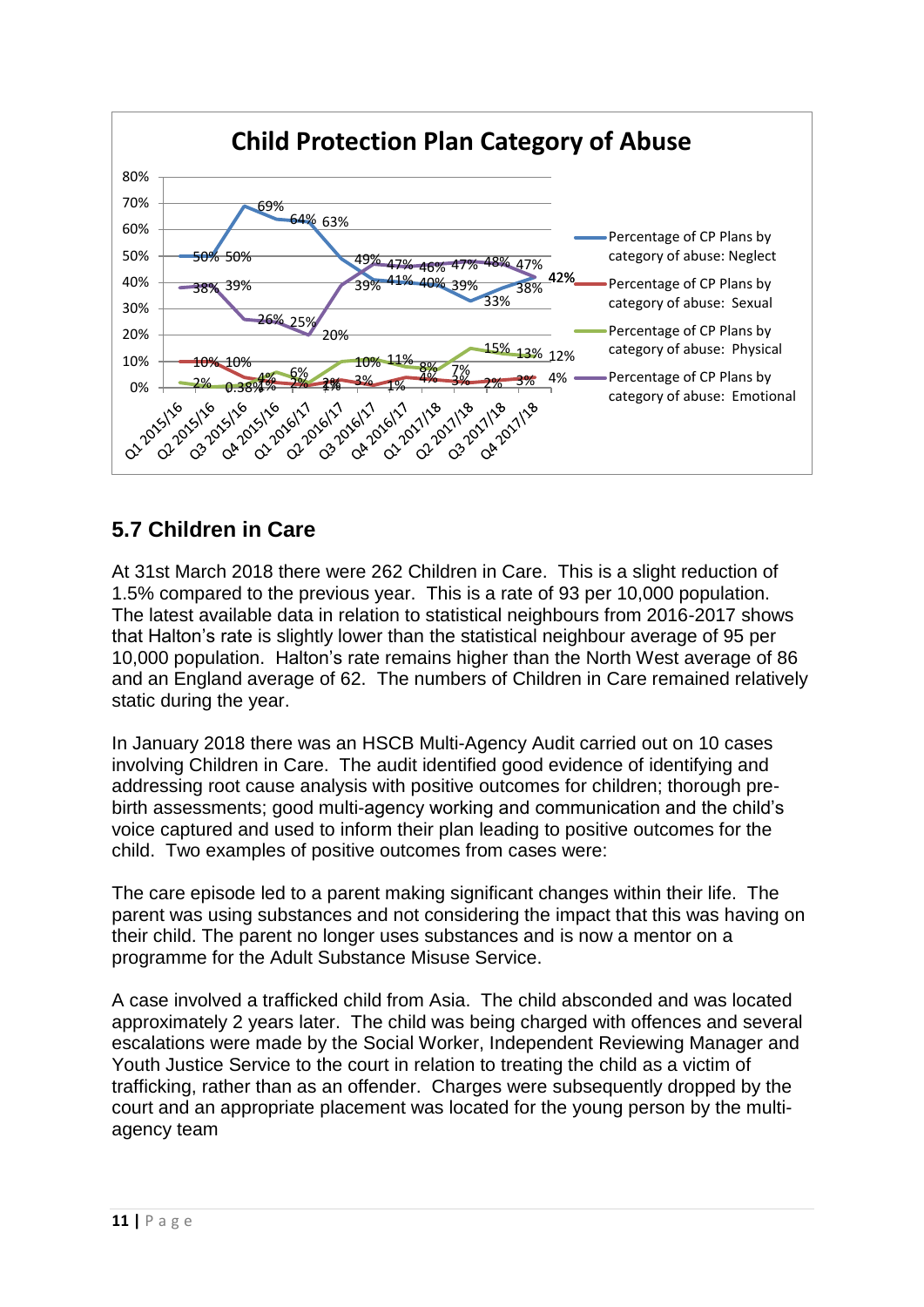

## **5.8 Children Living in Halton in the Care of Other Local Authorities**

Some children living in Halton are Children in Care of other local authorities (this means that they live in foster care placements, independent children's homes or within a Leaving Care/Semi Independent placement in Halton where the placement has been arranged by another Local Authority.)

Each Local Authority is required to maintain a current list of the children placed in its area. On 31st March 2018 there were 135 children placed in Halton from other local authorities, which is a 10% decrease on last year.

The children in care placed in Halton by another Local Authority are recorded on Halton's systems by iCART when a notification has been received that the child has been placed in Halton or left Halton. There is very little fluctuation in the numbers and often delay in receiving notification that the child has left Halton can lead to a false increase in numbers. Data cleansing was undertaken in March 2018 to ensure a more accurate understanding of the local picture. This supports the multi-agency partnership in ensuring that these vulnerable children are receiving services, including universal services such as a GP, School Nurse and education, which they are entitled to.

#### **5.9 Private Fostering**

Private fostering is an arrangement, usually made by a parent, for a child under 16 years (or under 18 years if they have a disability) to be cared for by someone other than a close relative (ie grandparent, brother, sister, aunt or uncle) for 28 days or more. It does not apply to children who are looked after by the Local Authority.

LSCBs are expected to ensure that effective processes are in place to promote the notification of private fostering arrangements in their local area. This includes raising awareness amongst staff and the public of what constitutes a private fostering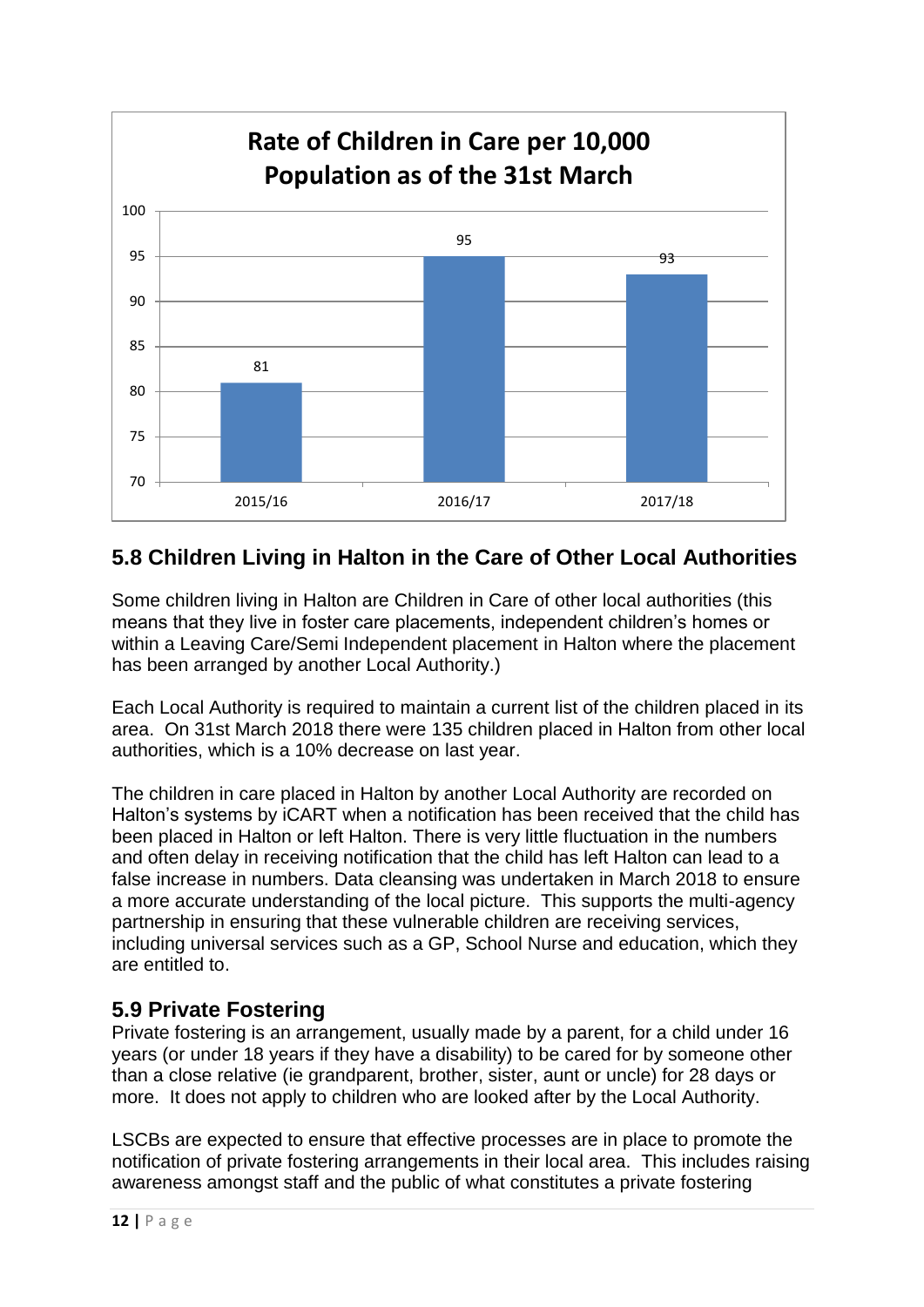arrangement, and the requirement to notify Children's Social Care. The local authority is required to provide an annual Private Fostering Report to the HSCB, which the Board reviews and responds to any findings as necessary.

Whilst private fostering spans most age groups it more commonly occurs for young people between the ages of 13-16 years old. In research undertaken in 2015 the reasons for being privately fostered were identified as follows:

- 25% said they became privately fostered because their parents were on holiday;
- 17% said they were privately fostered because their parents had long term health problems;
- 17% said their parents were working away from home;
- 10% said their parents were living somewhere else;
- 9% said they'd had a row with their mum and dad;
- and 5% said their parents were in prison.
- A further 34% cited 'other' as the reason they became privately fostered. (British Association of Adoption & Fostering)

Following on from activity undertaken last year the lead for private fostering wrote to solicitors in Halton in order to promote earlier identification of any children who entered into a private fostering arrangement as a result of their parent, or person with parental responsibility, receiving a custodial sentence. This action was undertaken due to the research in respect of the overriding reasons why children are entering private fostering arrangements. The HSCB had made contact with the National Probation Service, Cheshire & Greater Manchester Community Rehabilitation Company (CRC) and prisons locally in order to ensure that their awareness of private fostering was sufficient to identify specific cases and refer them to Children's Social Care. As a result of this a new system was implemented by CRC whereby a specific question was asked of new prisoners about whether they had a child and where they were living during the custodial sentence.

Meetings took place with Everton Football Club Safeguarding Team to ensure a clear process for the identification, assessment and monitoring of those families that host a child. The assessments completed by the club are thorough and cover the areas that would be required to be assessed by a Social Worker. Exploration of how best to manage these arrangements moving forward was discussed with the view that this should be undertaken in conjunction with neighbouring local authorities in order to ensure consistent systems and approaches in order to keep children safe.

A new checklist was created along with a flow chart to assist agencies in identifying whether a child is living in a private fostering arrangement. These were circulated to the multi-agency partnership and uploaded to the HSCB website. The checklist was shared with Adult Social Care teams and hospitals to specifically identify and support children whose parents are detained under the Mental Health Act.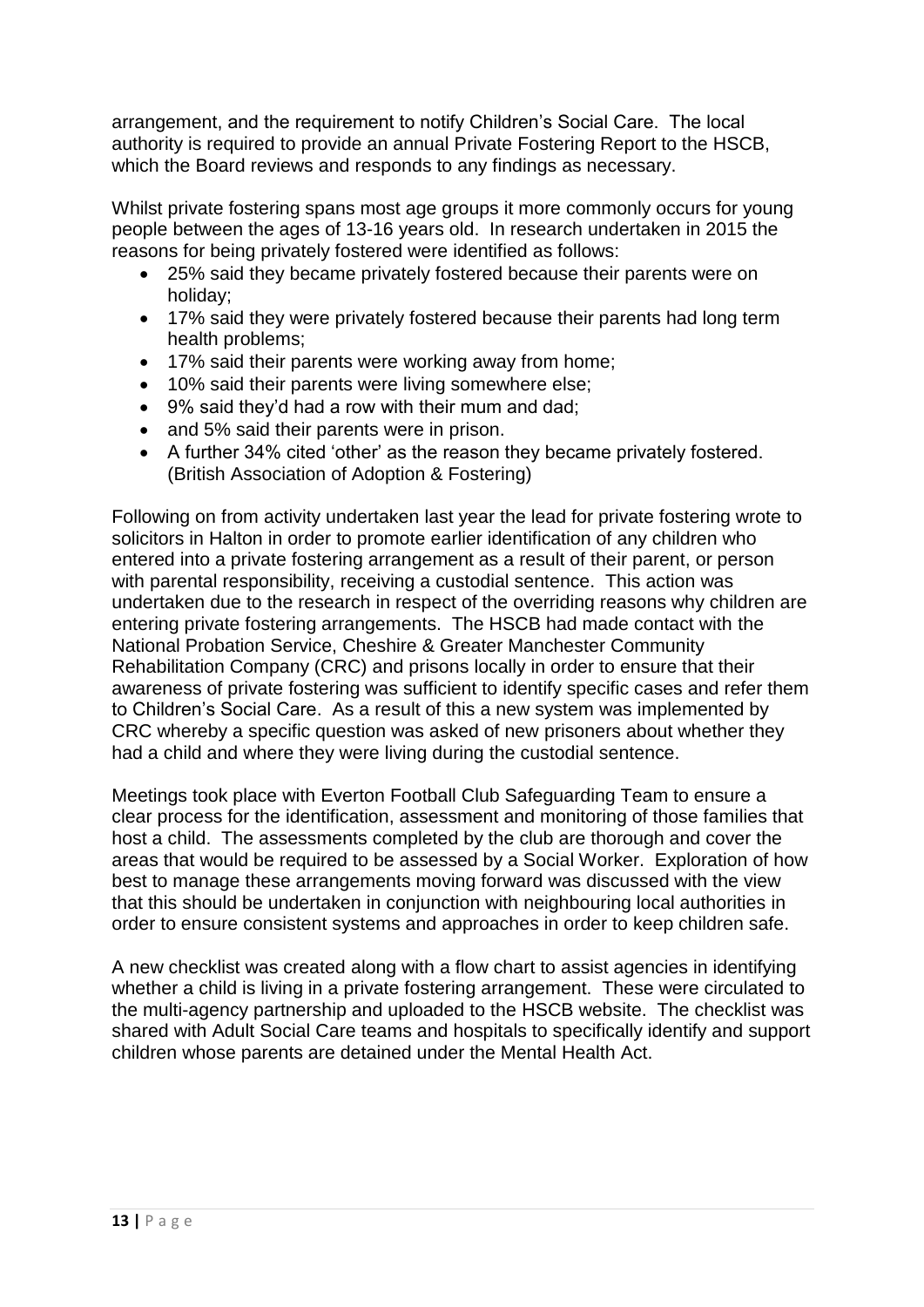Private Fostering activity during 2017-18 was as follows:

|                                                                  | 2017/18                                        |
|------------------------------------------------------------------|------------------------------------------------|
| Notifications received during the report year                    | 2 (28 abandoned<br>referral<br>notifications*) |
| Private Fostering Arrangements starting during the reporting     | 2                                              |
| vear                                                             |                                                |
| Arrangements open during the year                                | 4                                              |
| Average age of those children & young people with Private        | $15.4$ yrs                                     |
| Fostering arrangements during the year                           |                                                |
| Private Fostering arrangements ending during the reporting       | 3 (3 families)                                 |
| vear                                                             |                                                |
| Number open at end of reporting year 31 <sup>st</sup> March 2017 | 1 family)                                      |

\*Abandoned referral notifications relate to cases whereby the child's circumstances have changed – for example, where they return to live with a parent/close relative or the carer obtains a Child Arrangement Order – or the child is identified to be living with a close relative.

## **5.10 Children who are Adopted**

The number of adoptions from care during the reporting period was 23, a significant increase on the previous year's number of 13. Of these, 21 (91%) were placed with prospective adopters within 12 months of the decision to adopt.

The government sets two threshold measures for adoption:

A1: Average time between a child entering care and moving in with their adoptive family. The threshold is 426 days and Halton's forecast is 420 days suggesting both an improvement from the previous three year period, and meeting the threshold. A2: Average time between the Local Authority receiving court authority to place a child, and the Local Authority deciding on a match to an adoptive family. The threshold is 121 days and Halton's forecast is 161 days, which is an improvement from the previous three year period, but not yet below the threshold.

Data is awaited to confirm the position for the three year period ending 31 March 2018; however given previous published data it is unlikely that many local authorities will have met both thresholds.

## **5.11 Missing Children**

Catch22 has been commissioned to provide the Missing from Home Service across Cheshire since 2012. Staff from Catch22 work closely with the police Missing from Home Coordinator and other partners. They undertake return interviews and assessment, followed by direct intervention work as required. They also undertake independent return interviews with Halton's Children in Care, placed outside Cheshire, but living within a 20 mile radius.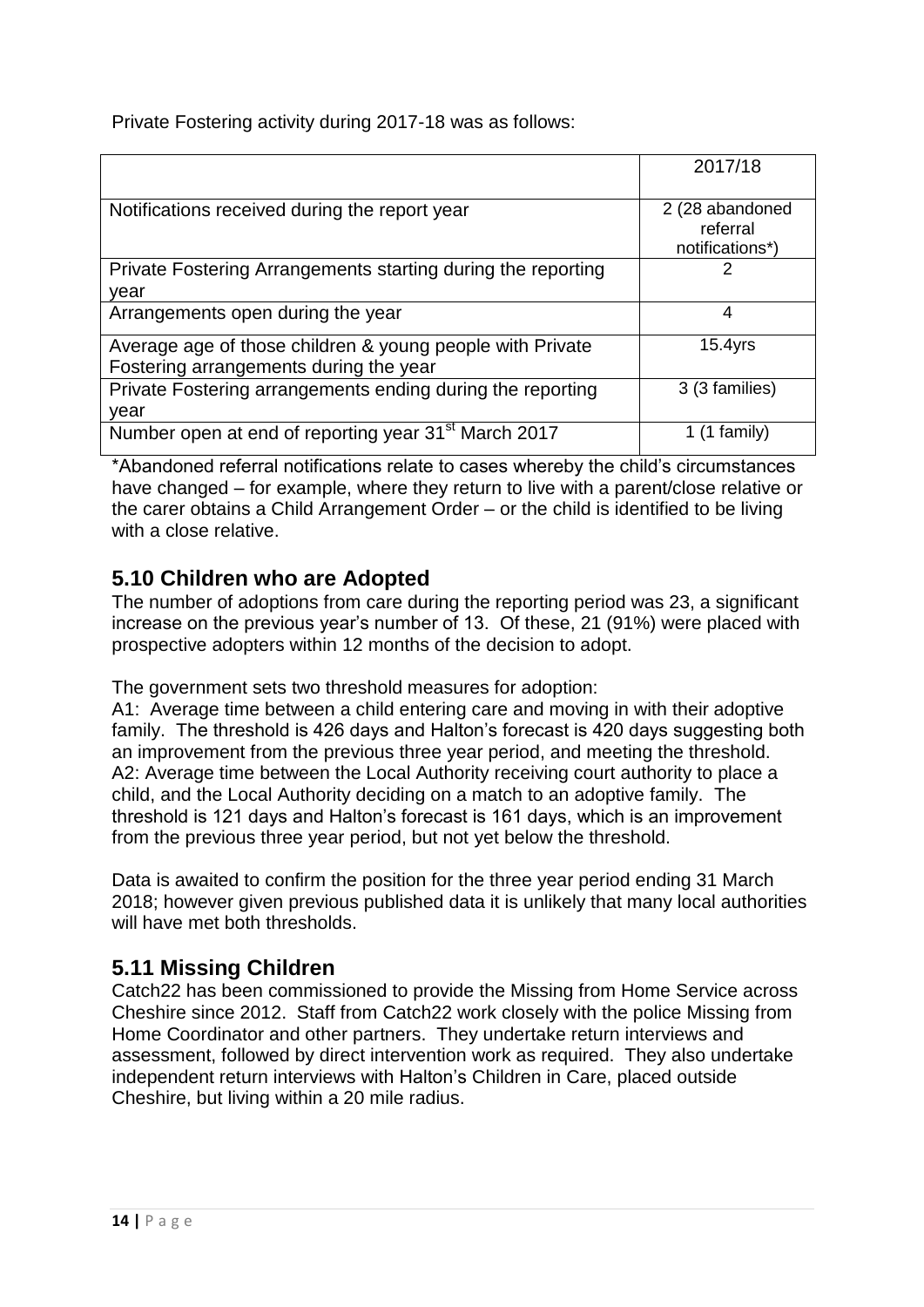

## **Missing Children Data April 2017 – March 2018**

In total, the Local Authority have recorded 1308 incidents relating to children being reported missing. This is a 20% increase over last year when 1050 incidents relating to children being reported missing were recorded.

Of the 1308 reported incidents, there were 471 individuals who were reported missing.

335 were missing from home 86 were missing from care 50 related to children placed in Halton

The CSE, Missing Children and Modern Slavery Sub Group scrutinises activity on behalf of the Board. This has included the impact of the multi-agency Weekly Meetings; how Return Interviews inform the child's plan; and practice in relation to the Missing from Home Strategy.

## **5.12 Child Sexual Exploitation (CSE)**

Sexual exploitation can happen to boys and girls from any background. Any child under the age of 18 may find themselves in a situation that makes them vulnerable to CSE. Perpetrators can be male or female, adults or other young people.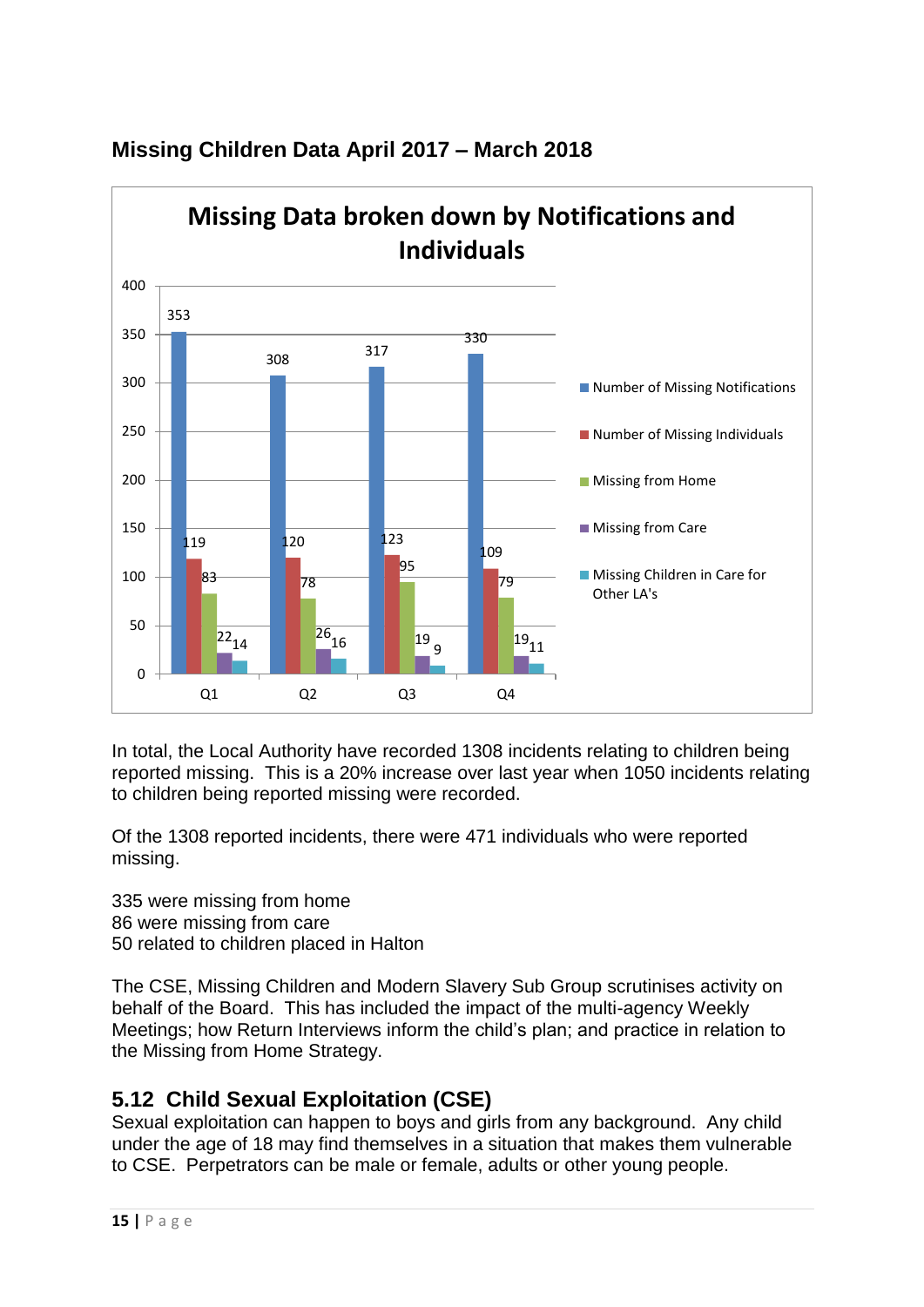Further detail of CSE work in Halton is set out in the section on the CSE, Missing and Modern Slavery Sub Group.

#### **5.13 Domestic Abuse**

Since 2016 Catch22 have been commissioned to provide a Domestic Abuse Service for families in Halton. In 2018 the service was adapted to offer support to both early help as well as families known to Children's Social Care. The service offers a range of interventions for both individual adults and young people who are victims of domestic abuse. These include:

- Safety planning for children to support them in keeping safe within the home: a structured programme for victims/survivors that ensures risk reduction strategies and education and awareness around domestic abuse and the impact on parenting.
- The Gateway Programme to raise awareness of the impact and dynamics of controlling relationships.
- The Jigsaw Programme to provide children who have lived with Domestic Abuse the opportunity to share their experiences in a safe and supportive environment.

Catch22 uses evidence-based methodology to enable young people to monitor and track their own progression, including the 'Outcomes Star'; a unique suite of tools for supporting and measuring change when working with victims of varying ages and needs and also for assessing skills and knowledge gained from involvement in the service. 'My Star' which focuses on categories of need in relation to how the victim perceives others look after them and how they are managing themselves.

Following involvement with the service there have been 32 families who have maintained a step down and 15 parents who have accessed employment or training. There are 9 peer champions that support with pre-gateway sessions.

Operation Encompass where the Police contact a trained member of staff at school/college to offer appropriate support to the child following domestic abuse incidents continues across Halton.

#### **5.14 Emotional Health & Wellbeing:**

Following on from Practice Learning Reviews and a Serious Case Review undertaken by the HSCB, emotional health and wellbeing was identified as a priority area of focus across all of the Board's strategic priorities. During 2017-18 CMAHS has reported the outcome of an audit undertaken in relation to one of the Practice Learning Reviews, with CAMHS cases closed following the child not being brought to appointments being the focus of a Multi-Agency Audit.

#### **5.15 Neglect**

The Board reviewed and published a new Neglect Strategy. Work is being undertaken in 2018-19 to produce a Neglect Protocol which will include a range of assessment tools to support practitioners in the identification of neglect. Neglect was also the focus of one of the Board's Multi-Agency Audits.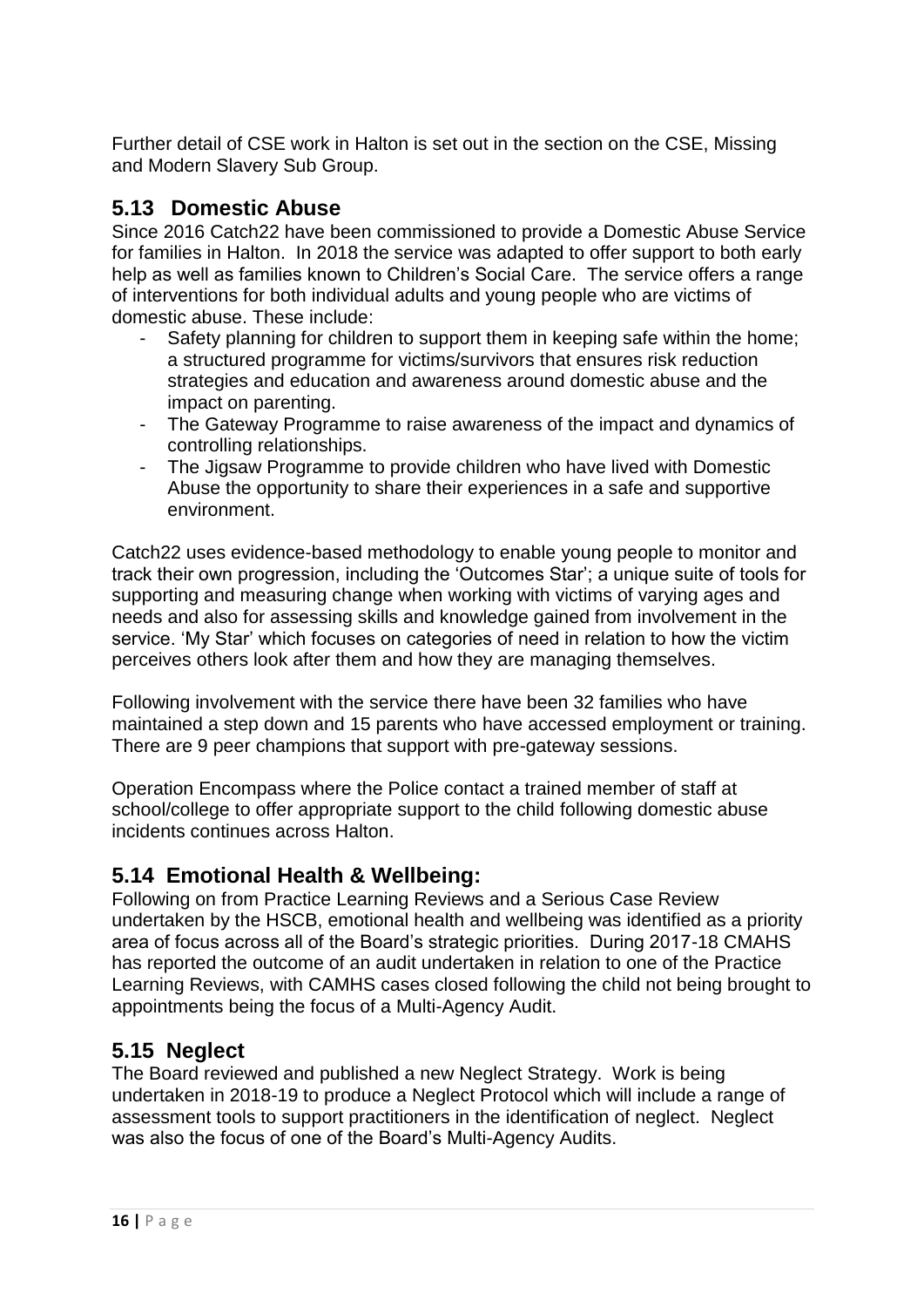## **6.0 The Work of the Sub Groups**

#### **6.1 Child Sexual Exploitation, Missing Children and Modern Slavery Sub Group**

The Sub Group achieved the following in 2017-18:

- Sub Group terms of reference were revised to include Modern Slavery.
- Reviewed learning from a child trafficking case identified by Health practitioners.
- Sub Group members were involved in development of the Pan Cheshire Modern Slavery training package to be rolled out in 2018-19; NHS Trusts also incorporated Modern Slavery into their level 3 safeguarding training packages and Police included on crime courses.
- Partners completed CSE case audits and CSE was included in themes of the Multi-Agency Audits.
- Peer champions from the Missing and CSE Service advised and helped develop future service provision.
- Partners engaged in activity for national CSE awareness day.
- Snaptrap theatre performance delivered in 14 Primary Schools for Yr 5 and 6 children which looked at online grooming and a range of related risks, with pre and post performance work undertaken with the children.
- Pan Cheshire Modern Slavery Strategy launched that covered children and adults.
- CSE training in place across a range of partner agencies which compliments multi-agency training.

Priorities for 2017-18 include:

- Revising the terms of reference and membership of the Sub Group to reflect the importance of Contextual Safeguarding included in *Working Together* 2018.
- Revising terms of reference and working of the CSE Operational Group to reflect the risks of wider Criminal Exploitation to children and young people.
- Ensuring that partners use the Child Criminal Exploitation screening tool and protocol to assess risk to children and young people and develop plans which address need and reduce risk.
- Delivering Pan Cheshire Modern Slavery training across the workforce to embed pathways and good practice.
- Ensuring that all partners are using one up to date list of young people at risk of CSE.

## **6.2 Health Sub Group**

The Health Sub Group reports to both the Safeguarding Adults and Children Boards. For the purposes of this report the focus is upon reporting the Sub Group's achievements in relation to children and young people.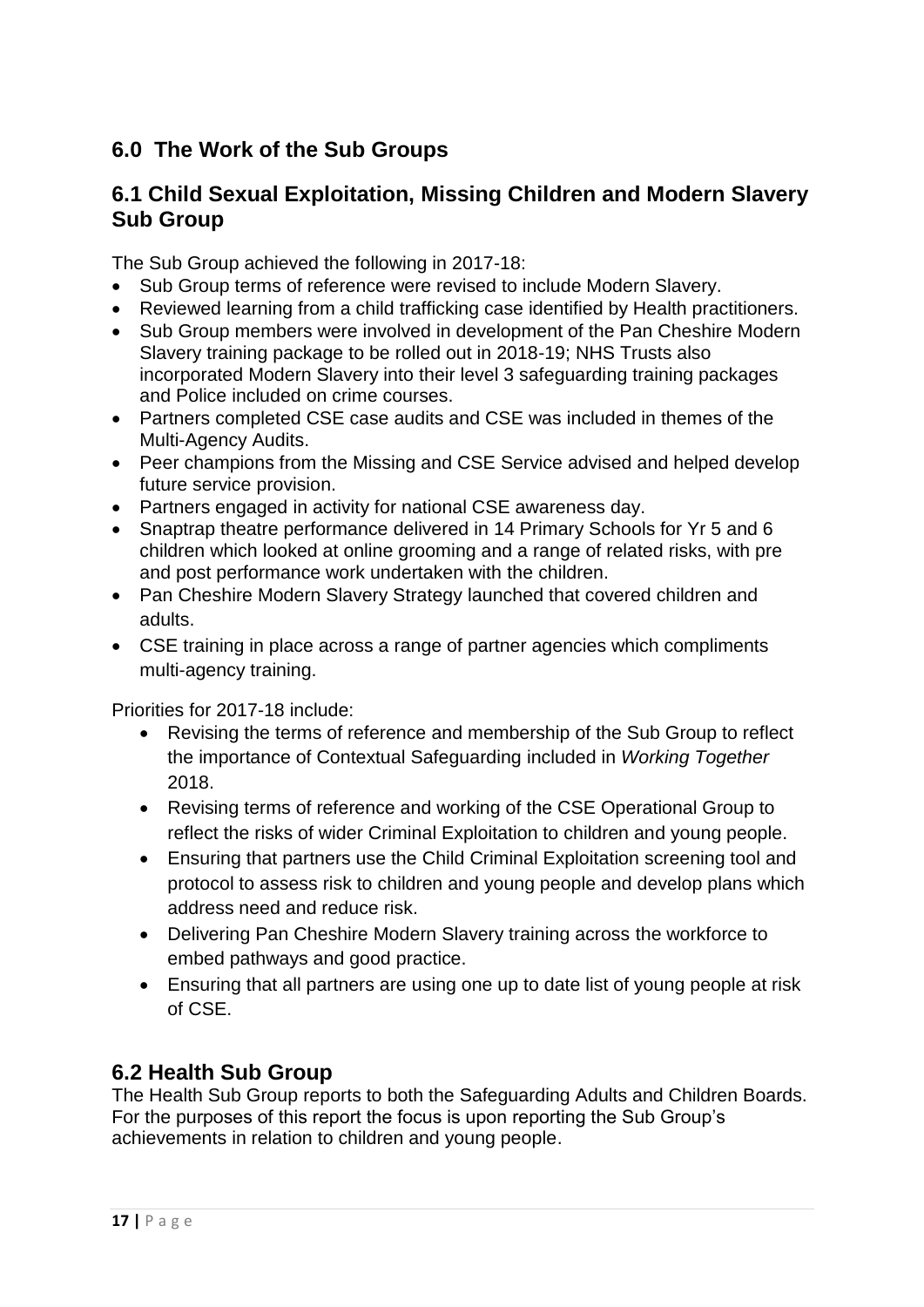NHS Halton Clinical Commissioning Group (CCG) appointed a Deputy Chief Nurse Designated Nurse Safeguarding Children & Children in Care and Designated Nurse Safeguarding Adults during the year. The Deputy Chief Nurse took over chairing of the Health Sub Group from the Chief Nurse. The Designated Doctor post remained vacant. The Designated Nurses supported Primary Care whilst the Named GP took a sabbatical and have taken over the lead for the Safeguarding Practice Leads meetings. This has increased the number of safeguarding consultations by Primary Care to the CCG. In 2018-19 Halton CCG will consider alternative models to a Named GP supporting Primary Care, based on the approach in Warrington of the appointment of a Nurse. Halton CCG has also identified a suitably skilled and knowledgeable individual to undertake the role of Designated Doctor, and is expected to finalise the appointment during 2018-19.

The Sub Group achieved the following in 2017-18:

- Implementation of responsible commissioner guidance for Children in Care supporting coordination of health provision for Halton's children placed out of borough and for children placed in Halton by other local authorities.
- Roll out of Child Protection Information Service (CPIS) across acute settings to ensure social workers are alerted when Children in Care or those subject of Child Protection plans receive emergency hospital treatment.
- Reflection and sharing of learning from a child trafficking case identified by Health practitioners.
- Scrutiny of Health Sector Safeguarding Annual Reports.
- Ensured that safeguarding was embedded in the contract for the 0-19 Service.
- Warrington & Halton Hospitals Foundation Trust and Bridgewater Community Healthcare Foundation Trust undertook work jointly to develop a policy on children not brought to health appointments.

Priorities for 2018-19 include:

- Develop pathways, reporting, quality assurance and safeguarding processes within Primary Care
- Ensure audit activity of Health partners is scrutinised by Sub Group.
- Development of a case management model for Children in Care over 5 years old.
- S11 scrutiny of Primary Care and small contracts commissioned by NHS Halton CCG.

#### **6.3 Faith Safeguarding Forum:**

The Faith Safeguarding Forum reports to both the Safeguarding Adults and Children Boards. For the purposes of this report the focus is upon reporting the Sub Group's achievements in relation to children and young people.

During 2017-18 the Forum increased engagement with the Faith Sector across Halton. The majority of settings have provided details of their safeguarding leads which means that we have been able to send out targeted communications. This has raised awareness of issues such as Forced Marriage and Honour Based Abuse, Hate Crime, suicide and has increased attendance from the Faith Sector on safeguarding children training.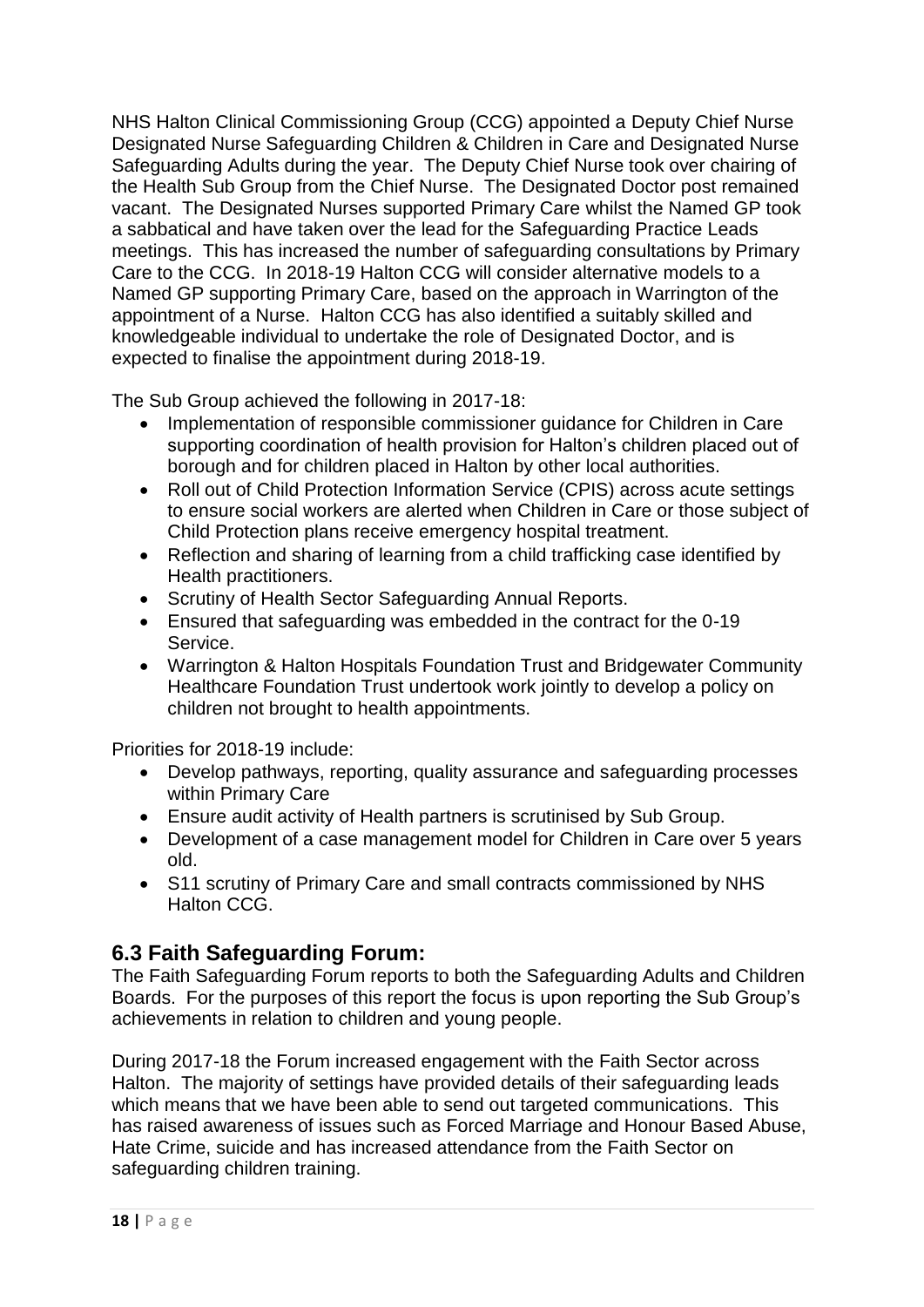Priorities for 2018-19:

- Completing S11 audits across Faith organisations in Halton, including a redacted version for smaller organisations.
- Faith Forum representatives to join Halton's Child Poverty Group to inform its work with the grassroots information they hold, including the work of Street Pastors and Foodbanks.

#### **6.4 Pan Cheshire Policy & Procedures Sub Group**

The Pan Cheshire Policy & Procedures Sub Group meets twice a year to coordinate revisions to the Pan Cheshire LSCB Multi-Agency Safeguarding Children Procedures Manual and to identify topics which can benefit from a Pan Cheshire procedures approach. During 2017-18 the group worked with the Pan Cheshire Harmful Practices Group to ensure that a new Harmful Practices Strategy, incorporating Female Genital Mutilation, Forced Marriage and Honour Based Abuse was included in the procedures. The work on Harmful Sexualised Behaviour was progressed, but formal ratification will not be completed until 2018-19.

The Sub Group achieved the following in 2017-18:

- Coordinated revisions to the Pan Cheshire LSCB Multi-Agency Safeguarding Children Procedures Manual including additional chapters on: Children & Young People Involved in Gangs and Dangerous Dogs
- Ratified procedures for dealing with Child Protection Appeals (when parents appeal the decision)

Priorities for 2018-19 are:

- New chapters in the Pan Cheshire LSCB Multi-Agency Safeguarding Children Procedures Manual on Concealed Pregnancy and Child Sexual Abuse in the Family
- Harmful Sexualised Behaviour
- Bruising in Babies and Non-Mobile Children

#### **7.0 Child Death Overview Panel (CDOP)**

All Boards have a statutory requirement to review the circumstances of the deaths of every child under the age of 18 years (excluding infants live-born following planned, legal terminations of pregnancy and stillbirths), who normally reside in the borough. This is in order to identify any potentially preventable child deaths in the future.

Preventable child deaths are defined as those in which "modifiable factors" may have contributed to the death. These are factors which, if changed, could help to reduce the risk of injury or death in other children, although we cannot say that they would have prevented this particular child from dying.

The review of child deaths for Halton is undertaken by the Pan Cheshire Child Death Overview Panel. The Panel has an Independent Chair, Mike Leaf.

In 2017-18 there were seven deaths of Halton children reported to the Pan Cheshire Child Death Overview Panel. This is in line with previous years of eight deaths in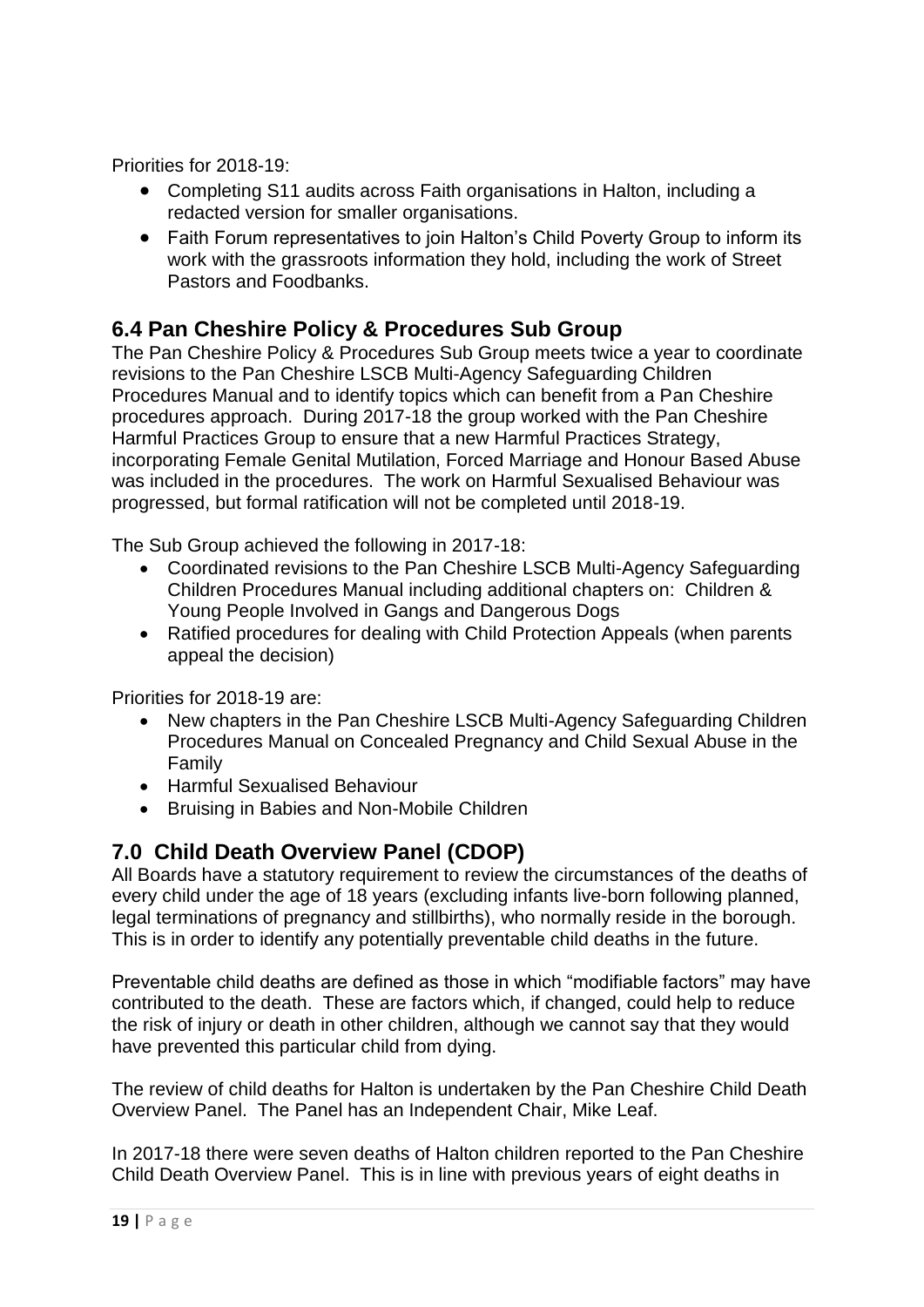2016-17 and six deaths in 2015-16. Six Halton child deaths were reviewed and closed by the Panel during the year; one from 2016-17 and five from 2017-18.

The Pan Cheshire CDOP Annual Report is published on the HSCB's website.

## **8.0 Training Activity 2017-18**

The HSCB has a responsibility to ensure that appropriate safeguarding training is available to the workforce across the borough.

The 2017-18 training programme saw 56 courses delivered with 1172 participants attending. This was an increase of 32% on the previous year. The HSCB also promoted a range of local and national e-learning. In addition bespoke training was delivered by the Board to a range of Voluntary Sector organisations, School Crossing Patrol staff, a Multi-Academy Trust, nurseries and childminders.

#### **Overall Agency Attendance on HSCB Courses 2017-18:**

Between 1<sup>st</sup> April 2017 and 31<sup>st</sup> of March 2018 18 different courses were offered in the HSCB Training Programme, with 1172 participants attending. Delivery ranged from 2 hours to two day face to face courses. In addition a range of local and national e-learning courses were also available. The pie chart below indicates the overall distribution of training places by agency and across sectors.



All courses are subject to immediate post course evaluation which is collated and used to develop delivery of future courses. In addition key personnel in partner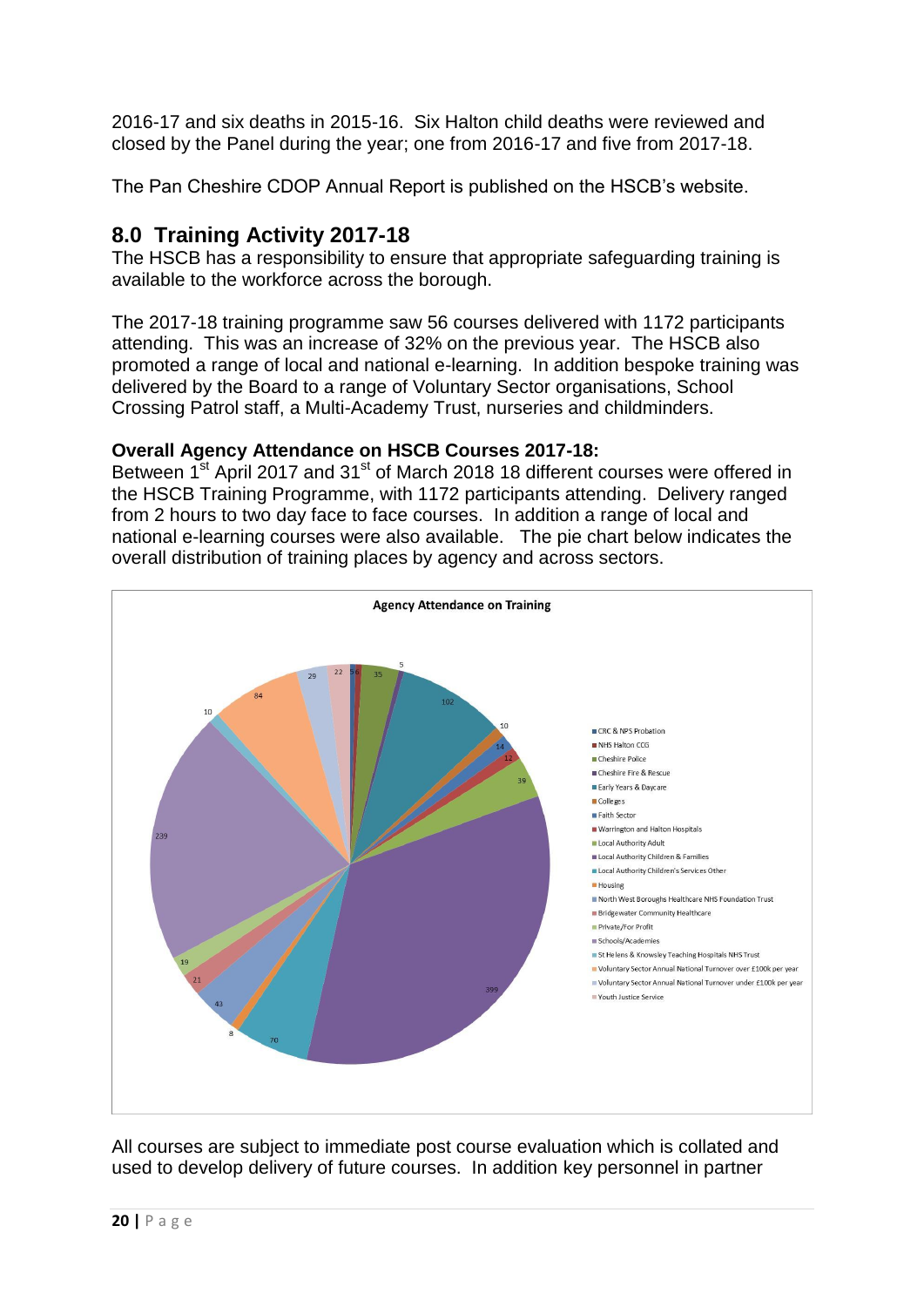organisations, alongside the HSCB Support Team, undertake post course impact evaluation telephone interviews with a sample of participants. The telephone interviews provide an opportunity for reflective interviews with course participants in order to identify how learning has made a difference to their day to day practice with children and families.

Examples of how training had made a difference to practice include:

- "I have been able to demonstrate my knowledge of safer recruitment during a recent recruitment process e.g. recognising the need to check any gaps in employment history and omissions on the application forms and ensuring these were followed up." *School Governor*
- "I have recently been involved with a case of potential honour based violence. I used my knowledge from the study day to screen the woman who was also a victim of domestic abuse. I was also then able to share my concerns and be her advocate to ensure that she and her unborn got the help she needed." *Specialist Nurse, Warrington and Halton Hospitals*
- "Now when I am in supervision I am mindful to this fact, to ensure that where young people have been exposed to traumatic episodes in their lifetime that this is considered as part of our assessment and that this is reflected in any intervention work identified for this to be considered." *Youth Justice Worker, Youth Justice Services*
- "I feel more confident to talk to parents about issues and to identify any parents who may need that little bit more support before issues escalate. Parents have become more open and are accepting the help and support they are being offered. We currently have one family who this has worked brilliantly with as they were closed and didn't want to discuss anything with the nursery. Now they contact us regularly with any updates or changes and understand we are there to help." *Nursery Manager, Early Years and Daycare*
- "I work with survivors of abuse and at the time of the training there was a particular case where pre-trial therapy was going to take place. This was the first pre-trial therapy I had been involved in. I was able to consult with the trainer as to what this might entail; the limits, expectations and benefits." *Safeguarding Co-ordinator, Faith Sector*
- I have completed 2 CSE screening tools since my training." *Divert Support Worker, Youth Justice Service*
- I often find that the young people I come into contact with do not feel that they are at risk of CSE even when identified as high risk. My increased understanding of CSE enables me to tailor my questions to enable me to explore areas of potential risk." *School Nurse, Bridgewater Community Healthcare NHS Foundation Trust*
- "Staff now investigate more about the child's home life if they suspect domestic abuse. More concerns are recorded even if minor as they can then build into a bigger picture." *Senior Nursery Manager, Early Years & Daycare*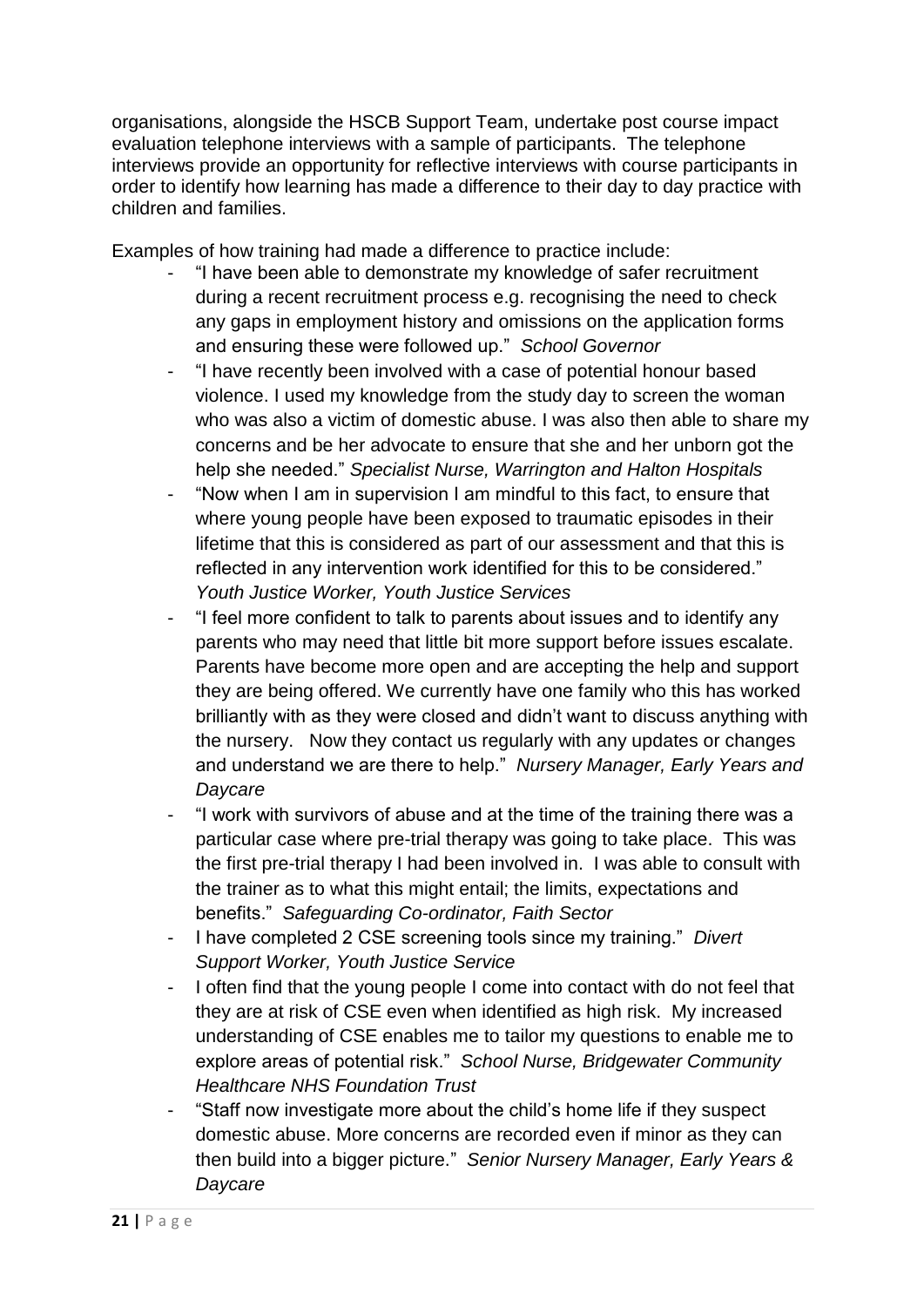- "The parents of the children were surprised by the content that was available to children online and how this might be being misused. The parents were really positive that we were taking this interest about safeguarding their children. The parents now see me as a point of reference for guidance. It was apparent after talking to parents that they were not taking adequate precautions and were not appreciating the many sites that children are going onto." *Safeguarding Lead, Faith Sector*

## **9.0 Local Authority Designated Officer (LADO)**

Each local authority must have a Designated Officer (LADO), or team of officers, to oversee all allegations relating to adults who work with children whether they are a paid member of staff, foster carer or volunteer, where there is concern or an allegation that the person has:

- Behaved in a way that has harmed a child, or may have harmed a child;
- Possibly committed a criminal offence against or related to a child; or
- Behaved towards a child or children in a way that indicates they may pose a risk of harm to children.

The LADO role includes providing advice and guidance to employers and voluntary agencies; management and oversight of individual cases; monitoring the progress of cases to ensure that they are dealt with as quickly as possible, consistent with a thorough and fair process. This is part of the process of ensuring that safer workforce practices are in place to safeguard children from individuals and practices which may be harmful. This process also safeguards staff by ensuring that malicious or unsubstantiated allegations are thoroughly investigated and resolved in a timely manner. In Halton the LADO functions are undertaken by staff from the Safeguarding Children Unit, under a duty system, which ensures the functions are covered during office hours.

In 2017-18 the LADO team received 153 consultations. This was a slight increase on 140 consultations in 2016-17 and 73 consultations in 2015-16. Of these 60 were dealt with as allegations that resulted in strategy meetings, compared with 59 in 2016-17 and 33 in 2015-16. Proportionately this shows a slight reduction in the number of consultations converting into referrals, at 39% compared with 42%. This demonstrates the positive links and awareness of the LADO role, and that agencies feel able to contact the LADO team for advice and guidance. It also reflects the expectations of OFSTED on providers to contact the LADO team even when it is clear that the threshold is not met.

Due to the particular vulnerabilities of disabled children the LADOs operate slightly differently for such cases. Where a child is non-verbal these allegations are overseen by the LADO regardless of whether there is a specific professional identified. In the main this is due to non-verbal children not making the allegation themselves rather they tend to be made by other caregivers and often relate to injuries that cannot be explained. Cases have identified the importance of employers regularly updating risk assessments following new information, particularly where staff members regularly change shifts. It is also important that any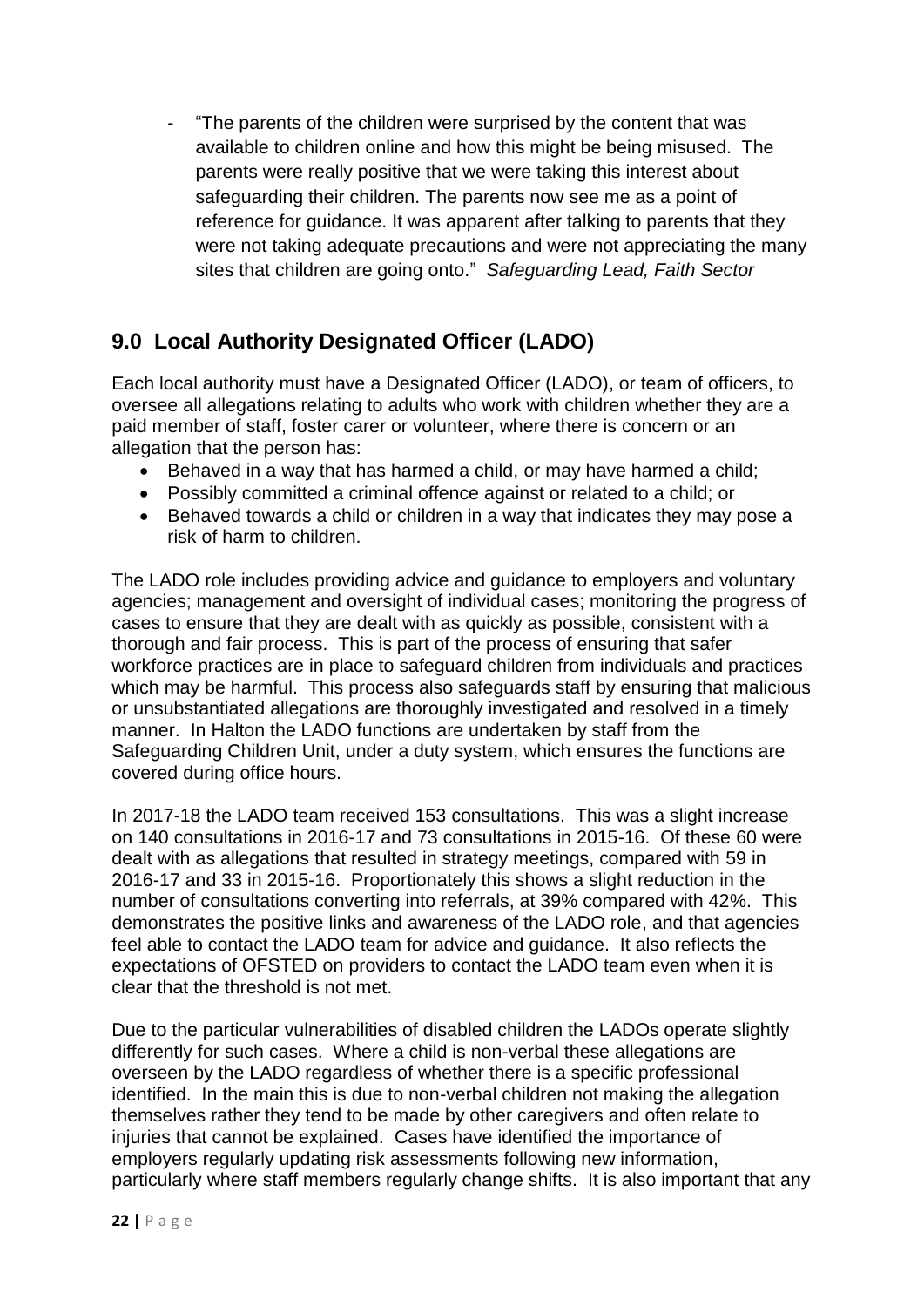new equipment or adaptations to equipment used to support children with disabilities is included in the risk assessments.

The HSCB Chair was asked to escalate the response in relation to a recommendation to bar an individual made by the LADO to the Disclosure and Barring Service. Despite the apparent escalation in the individual's behaviour the Disclosure and Barring Service did not agree with the recommendation to bar the individual from working with children. The HSCB Chair challenged the Disclosure and Barring Service in relation to the case, but as the individual was now working outside of Halton, would not review the decision and would not share any information with Halton. This underlines the importance of the safer recruitment process as a whole in safeguarding children, and how reliance on DBS checks to identify unsuitable members of the children's workforce is a flawed approach. This message is clearly underlined in the training HSCB delivers on Safer Recruitment.

Strategy meetings should be convened within 7 working days of the point of referral. 30% of strategy meetings were convened outside of this timescale compared with 8% in 2017-18. This was due to factors including: it not being possible to get the right professionals together within the time period; the referral may have been received late and therefore a meeting is held retrospectively or may be managed virtually; or due to a small number of historic allegations.

Training this year focused upon Codes of Conduct due to the type of consultations received during 2016-17. From cases in 2017-18 training in the following year will focus upon the quality of investigation reports and the parameters of investigation prior to referral to LADO.

#### **10. Learning and Improvement Activity:**

The HSCB undertakes a range of activity under the Learning and Improvement Framework including case reviews, audits and performance reporting.

An audit schedule of Multi-Agency practice audits continued. Themes for 2017-18 were: Neglect, Domestic Abuse, Children in Care and CAMHS cases. The themes were identified to understand the effectiveness of multi-agency working in such cases. In addition the Domestic Abuse audit was undertaken to test the impact of learning from a previous audit undertaken in 2015. The audit of CAMHS cases was as a follow up to an audit undertaken by CAMHS following learning from a local Serious Case Review and Practice Learning Review. The Board identified a gap in their understanding of the effectiveness of multi-agency working where children are discharged from CAMHS as a result of not being brought to appointments. This was the focus of the Multi-Agency Audit.

Across all of the audits the following was evidenced in good practice cases:

- Good attendance at multi-agency meetings
- Good communication between agencies
- SMART plans where everyone was clear of the aims and outcomes and were clear as to what work they needed to undertake to improve outcomes for the child
- Child's voice was captured and had influenced the plan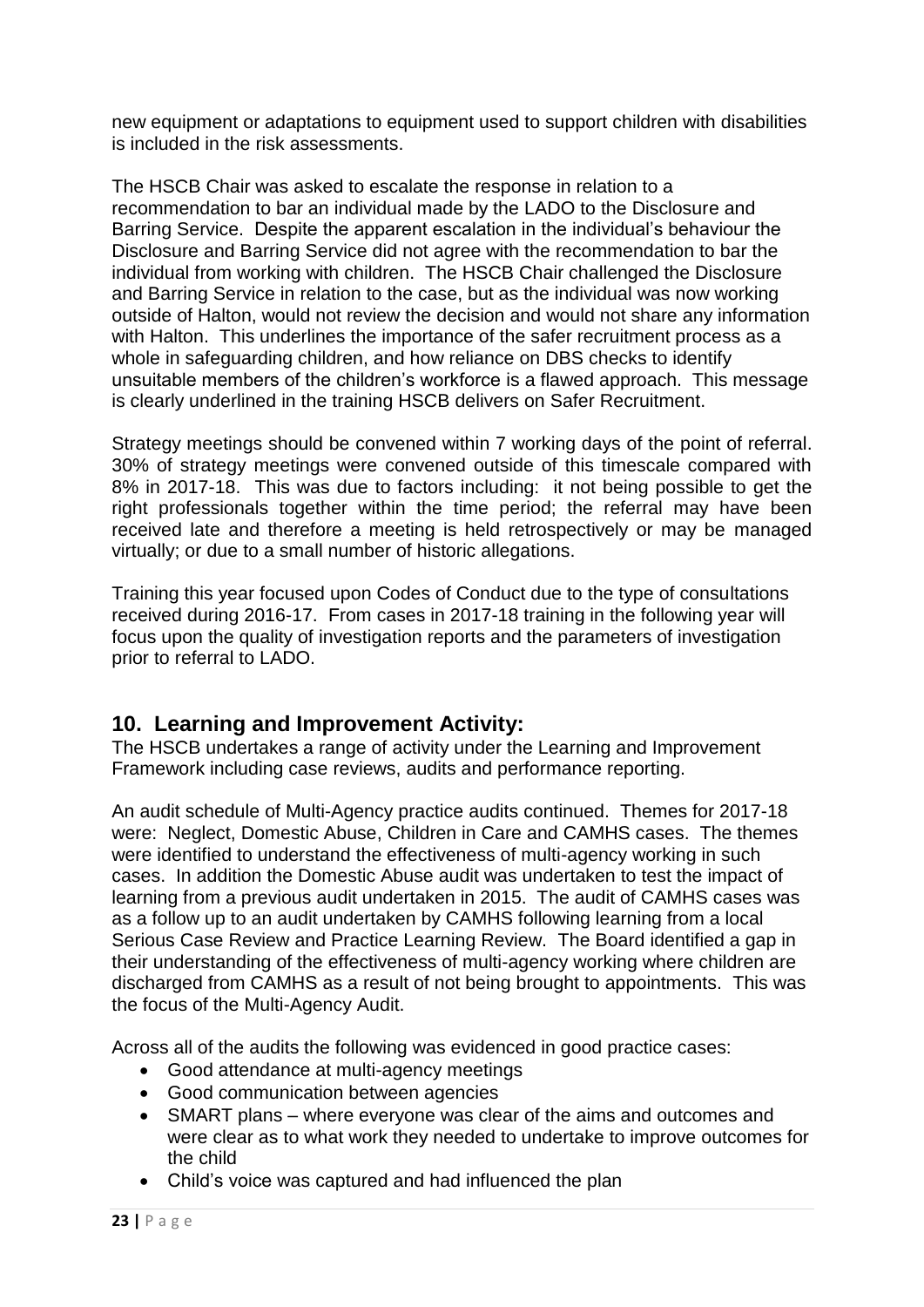Evidence of improved outcomes

Good practice identified in specific audits included:

- Root cause identified and work undertaken to address resulting in positive outcomes for the child and the parents understanding the impact of their actions on their child.
- Use of evidence based assessment tools which clearly showed the impact of the work undertaken, helping families to see improvements and engage in change

(Neglect Audit)

 Family Nurse Partnership worked with a Mother to improve her self esteem and resilience.

(Domestic Abuse Audit)

 Good use of referral to KOOTH (online mental health service) (CAMHS Audit)

Learning from the audits included:

- Signs and indicators of Neglect being addressed instead of the root cause in some cases.
- Evidence based assessment tools not used in all Neglect cases.
- Escalation Policy not being used in cases of professional disagreement.
- Practitioners lacking understanding of their role in the MARAC and MAPPA process.
- Practitioners failing to take a Think Family approach, not understanding how the work of both Adults' and Children's workers impacted on the plan for the child or adult.
- CAMHS workers lacking creativity in engaging with children and families, relying on telephone calls and letters.
- Unclear threshold for discharge from CAMHS as there did not appear to be a specific number of missed appointments which would lead to the case being closed.

The learning from the audit schedule continues to be used to inform practice with specific briefing sessions to the workforce every six months, including learning from case reviews. The Quality Assurance & Scrutiny Board oversee progress against the actions identified from Learning and Improvement Framework activity.

#### **11.0 Key Priorities 2018-19:**

Following the passing into law of the Children and Social Work Act 2017 the Board awaits the publication of Working Together to Safeguard Children 2018 which will outline the functions of the Multi-Agency Safeguarding Arrangements which will replace Safeguarding Children Boards in 2019. The Board will ensure that the three safeguarding partners responsible for the new arrangements – the Local Authority, Police and Clinical Commissioning Group – have a plan in place to scrutinise the effectiveness of multi-agency working in Halton to safeguard children.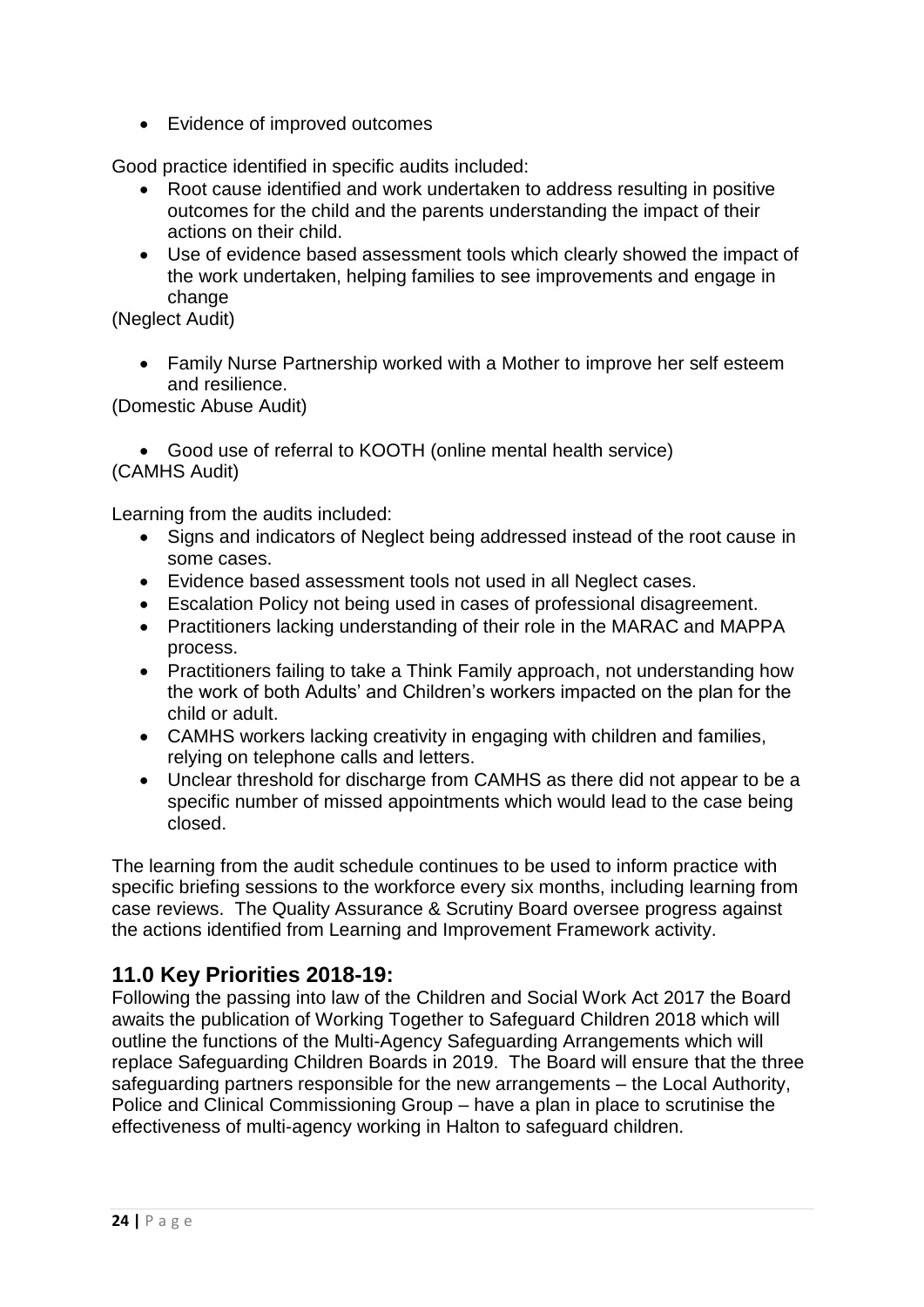## **HSCB Business Plan 2017-19**

| 1.0 Strategic Priority - Ensuring that the Board has effective and efficient structures, processes and resources in<br>place to undertake its objectives and functions effectively. |     |                                                                                                                                                                                                                                                                                                    |                                                                                                                                                  |                                                                                                                                                                                                                                                               |  |  |  |  |  |
|-------------------------------------------------------------------------------------------------------------------------------------------------------------------------------------|-----|----------------------------------------------------------------------------------------------------------------------------------------------------------------------------------------------------------------------------------------------------------------------------------------------------|--------------------------------------------------------------------------------------------------------------------------------------------------|---------------------------------------------------------------------------------------------------------------------------------------------------------------------------------------------------------------------------------------------------------------|--|--|--|--|--|
| <b>Outcomes to be</b><br>achieved                                                                                                                                                   |     | <b>Actions undertaken</b>                                                                                                                                                                                                                                                                          | <b>Impact</b>                                                                                                                                    | <b>Key milestones in Year 1</b>                                                                                                                                                                                                                               |  |  |  |  |  |
| That an effective LSCB<br>operates during process<br>of transition to new<br>arrangements under the<br><b>Children &amp; Social Work</b><br>Act.                                    | 1.1 | The budget for the Board<br>will sustain the core<br>business for the Board.                                                                                                                                                                                                                       | All partners continue to<br>be engaged in the work of<br>the LSCB enabling the<br>Board to achieve its<br>statutory objectives and<br>functions. | Budget agreed and core<br>business reviewed regularly.<br>Any shortfall in the projected<br>budget has been met by<br>income generated from the<br>Training Charging Policy,<br>including commissioning of<br>bespoke training from the<br>Board.             |  |  |  |  |  |
|                                                                                                                                                                                     | 1.2 | In the context of the<br><b>Children &amp; Social Work</b><br>Act and the abolition of<br>LSCBs, partner agencies<br>will continue to commit to<br>engaging in robust<br>arrangements and co-<br>ordination and ensure the<br>effectiveness of local<br>arrangements to<br>safeguard young people. |                                                                                                                                                  | 6 monthly reporting from<br>$\bullet$<br>Safeguarding Unit identifies<br>any issues within the<br>partnership of non-<br>engagement in core<br>arrangements.<br>Multi-Agency Audits have<br>identified good practice<br>running across the levels of<br>need. |  |  |  |  |  |
|                                                                                                                                                                                     | 1.3 | Partners successfully<br>deliver against the<br>Board's business plan                                                                                                                                                                                                                              |                                                                                                                                                  | Board's Business Plan and<br>Sub Group work plans<br>regularly reviewed by Quality                                                                                                                                                                            |  |  |  |  |  |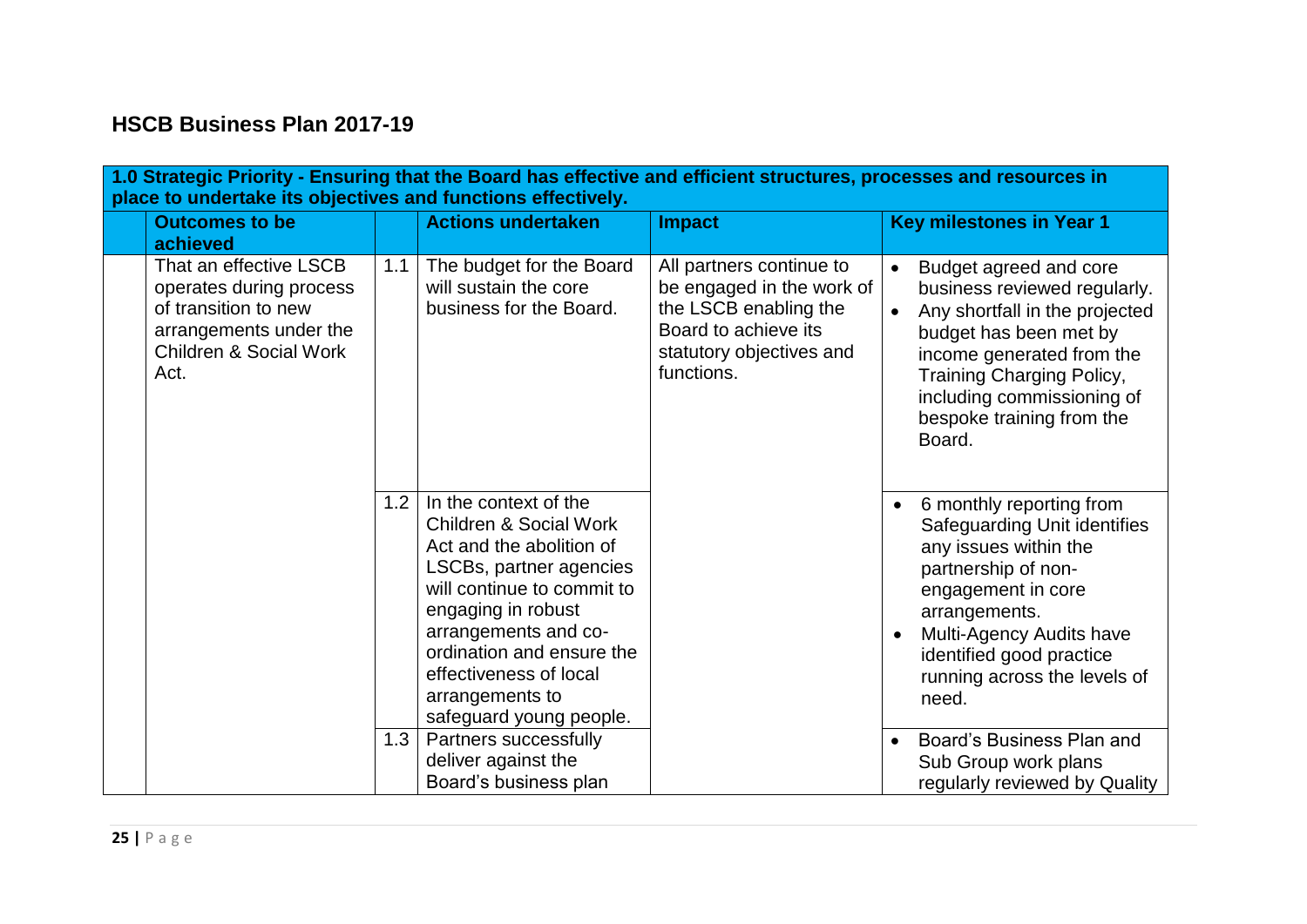|     | activity undertaken by partners.                                                                                                                                                                                                                                                                                                                                                                                               | 1.4 | and Sub Group plans.<br>To continue to engage in<br>local and sub regional<br>partnerships.                                                                                                   | 2.0 Strategic Priority - Engage with children, young people and families in the work of the Board and safeguarding                                                           |           | <b>Assurance &amp; Scrutiny Board</b><br>with quarterly updates<br>provided to Main Board.<br>Board has representation on<br>Pan Cheshire Sub Groups.<br><b>Updates from Pan Cheshire</b><br>Sub Groups reported to<br><b>Quality Assurance &amp; Scrutiny</b><br>Board who report to Main<br>Board.                                                                                                                                                   |
|-----|--------------------------------------------------------------------------------------------------------------------------------------------------------------------------------------------------------------------------------------------------------------------------------------------------------------------------------------------------------------------------------------------------------------------------------|-----|-----------------------------------------------------------------------------------------------------------------------------------------------------------------------------------------------|------------------------------------------------------------------------------------------------------------------------------------------------------------------------------|-----------|--------------------------------------------------------------------------------------------------------------------------------------------------------------------------------------------------------------------------------------------------------------------------------------------------------------------------------------------------------------------------------------------------------------------------------------------------------|
|     | <b>Outcomes to be</b>                                                                                                                                                                                                                                                                                                                                                                                                          |     | <b>Actions undertaken</b>                                                                                                                                                                     | <b>Impact</b>                                                                                                                                                                |           | <b>Key milestones in Year 1</b>                                                                                                                                                                                                                                                                                                                                                                                                                        |
|     | achieved                                                                                                                                                                                                                                                                                                                                                                                                                       |     |                                                                                                                                                                                               |                                                                                                                                                                              |           |                                                                                                                                                                                                                                                                                                                                                                                                                                                        |
| 2.0 | Children, young people &<br>families have a voice in<br>safeguarding matters and<br>partners can evidence<br>how their views are<br>informing decisions and<br>service delivery.<br>The partnership is able to<br>evidence communication<br>and awareness raising<br>activity on safeguarding<br>issues with the general<br>public which supports an<br>understanding that<br>safeguarding children is<br>everyone's business. | 2.1 | Monitor and scrutinise<br>the work of partners in<br>their engagement with<br>young people and<br>families via S11/S175<br>Audits, Multi-Agency<br>Audits, Frontline Visits,<br>Case Reviews. | Those living and working<br>in the borough<br>understand that<br>safeguarding is<br>everyone's business and<br>report safeguarding<br>concerns to the<br>appropriate bodies. | $\bullet$ | S175/157 Audit 2017-18<br>identified a range of<br>examples whereby children<br>and young people were<br>engaged in safeguarding<br>activity undertaken by<br>schools.<br><b>Crucial Crew delivered</b><br>safeguarding messages to<br>1,654 Yr5 children.<br>Peer champions from<br>Catch22 developed<br>"Snaptrap" drama delivered<br>in 14 Primary Schools.<br>Partners engaged in<br>awareness raising for<br>national CSE day on 18 <sup>th</sup> |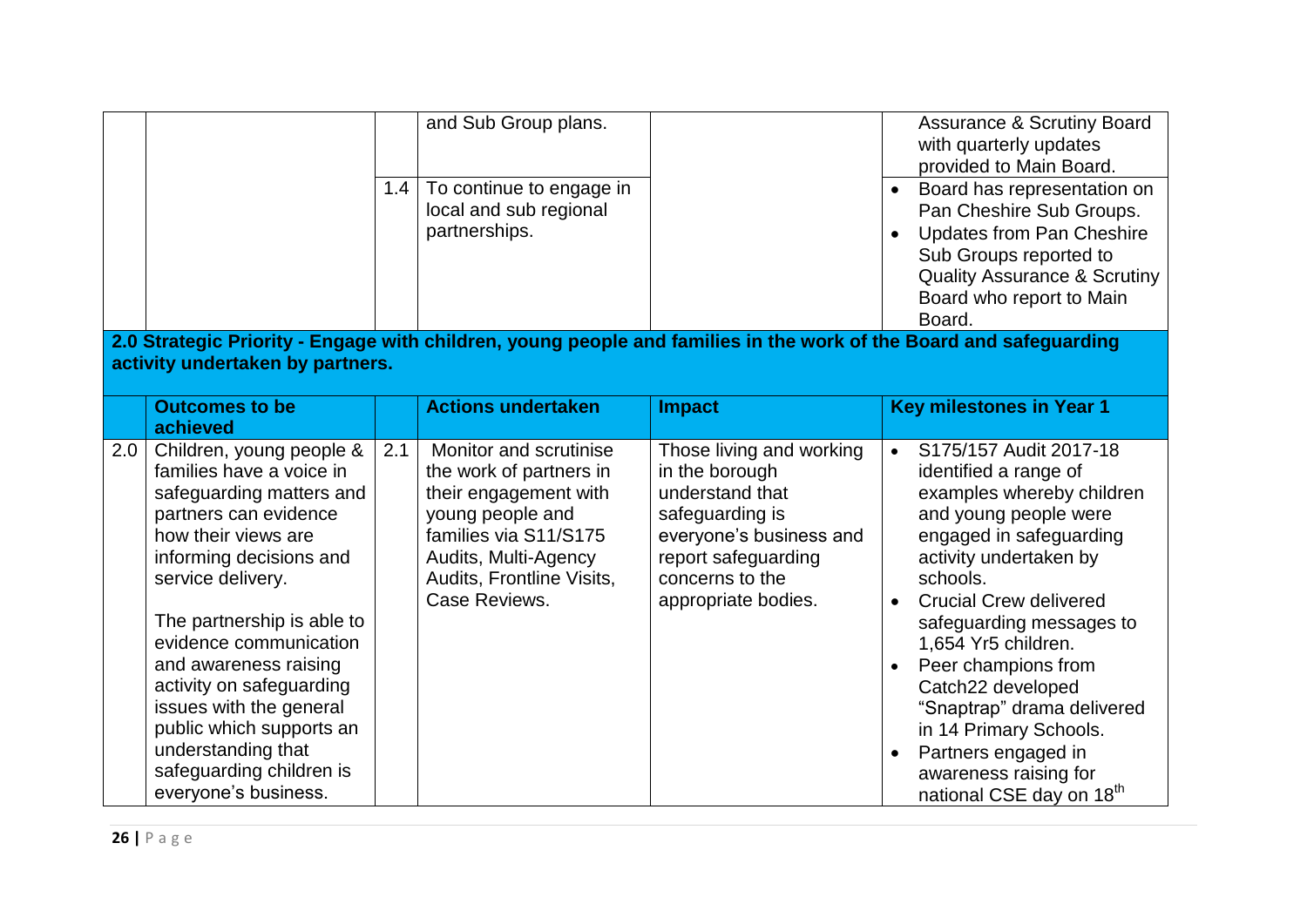|     |                                                                                                                                                                                                                                                                        |            |                                                                                                                                                                                                                                                                                                                                                                                                                                                                                                             |                                                                                                                                       |                                     | March.<br>Engagement of children and<br>families in the Multi-Agency<br>Audit process remains a<br>challenge.                                                                                                                                                                                                                                                                                        |  |  |
|-----|------------------------------------------------------------------------------------------------------------------------------------------------------------------------------------------------------------------------------------------------------------------------|------------|-------------------------------------------------------------------------------------------------------------------------------------------------------------------------------------------------------------------------------------------------------------------------------------------------------------------------------------------------------------------------------------------------------------------------------------------------------------------------------------------------------------|---------------------------------------------------------------------------------------------------------------------------------------|-------------------------------------|------------------------------------------------------------------------------------------------------------------------------------------------------------------------------------------------------------------------------------------------------------------------------------------------------------------------------------------------------------------------------------------------------|--|--|
|     | 3.0 Strategic Priority - Assuring the quality of practice in the local safeguarding context.                                                                                                                                                                           |            |                                                                                                                                                                                                                                                                                                                                                                                                                                                                                                             |                                                                                                                                       |                                     |                                                                                                                                                                                                                                                                                                                                                                                                      |  |  |
|     | <b>Outcomes to be</b><br>achieved                                                                                                                                                                                                                                      |            | <b>Actions undertaken</b>                                                                                                                                                                                                                                                                                                                                                                                                                                                                                   | <b>Impact</b>                                                                                                                         |                                     |                                                                                                                                                                                                                                                                                                                                                                                                      |  |  |
| 3.0 | Children and young<br>people in Halton who are<br>most vulnerable and at<br>risk receive a timely<br>response at the earliest<br>opportunity. That they<br>receive support and<br>services to reduce the<br>risk of harm and protect<br>those who have been<br>harmed. | 3.1<br>3.2 | Monitoring the ongoing<br>effectiveness and impact<br>of the partnership in<br>responding to the priority<br>areas in Halton.<br><b>Priority Areas:</b><br>Neglect<br>$\bullet$<br>Domestic abuse<br><b>Emotional health</b><br>and wellbeing<br>Missing<br>Children/CSE/Mod<br>ern Slavery<br>To monitor and scrutinise<br>the work of partners to<br>deliver comprehensive<br>multi-agency<br>arrangements that<br>improve safeguarding<br>outcomes in relation to<br>the safeguarding priority<br>areas. | The LSCB evidences an<br>improvement in the<br>effectiveness of<br>safeguarding process and<br>practice across the<br>priority areas. | $\bullet$<br>$\bullet$<br>$\bullet$ | Multi-Agency Audits on<br>Neglect, Domestic Abuse,<br><b>CAMHS and Children in</b><br>Care.<br>Audits and dip samples of<br>CSE cases, Missing cases<br>and CP Plans.<br><b>CAMHS</b> audited cases<br>following the PLR on Child A.<br>Learning from child<br>trafficking case disseminated<br>via HSCB training and is to<br>be included in the Pan<br><b>Cheshire Modern Slavery</b><br>training. |  |  |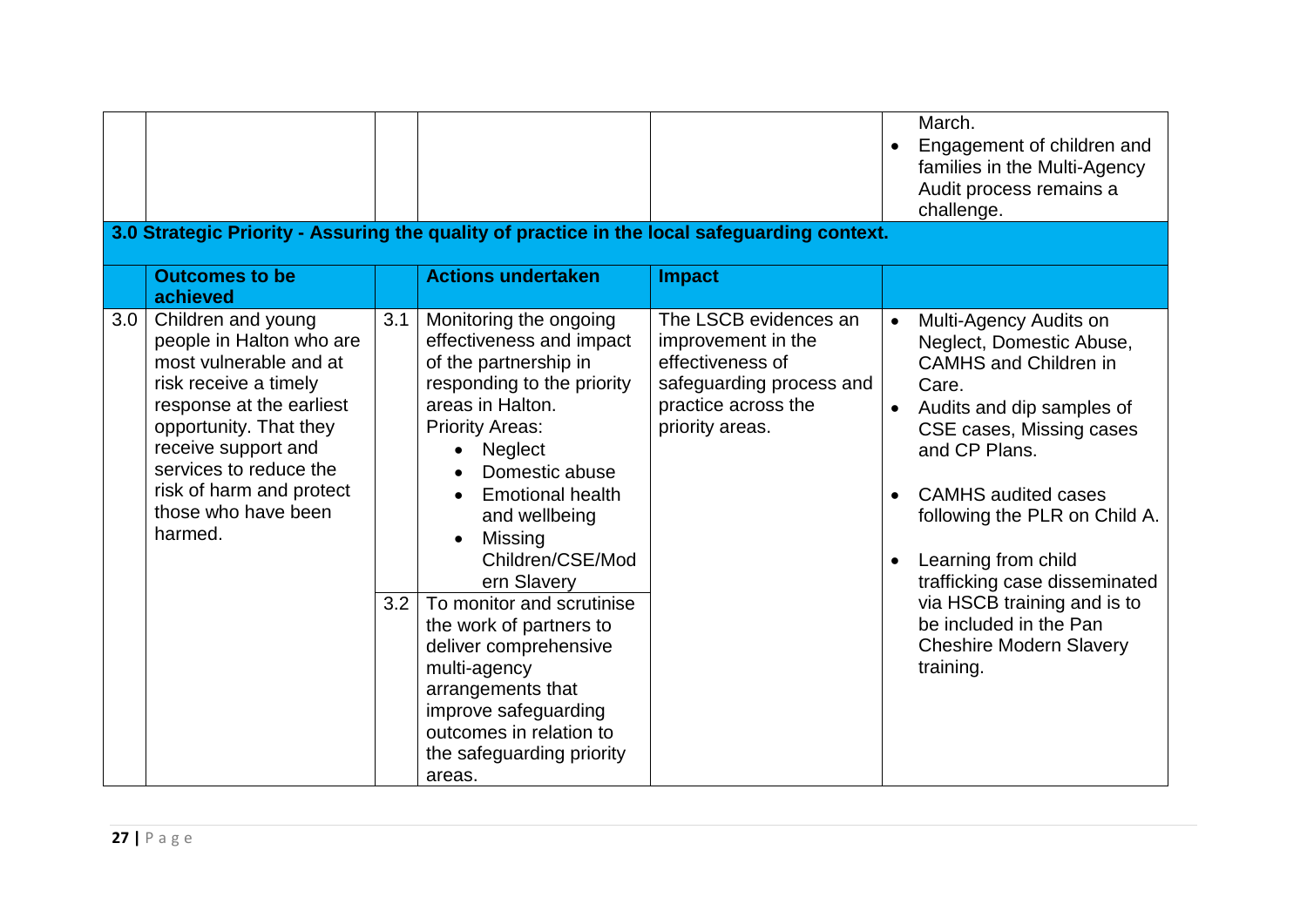|     | 4.0 Strategic Priority - Support the development of a safe and informed workforce, including volunteers.                                                                                                                            |     |                                                                                                                                                                                                        |                                                                                                             |           |                                                                                                                                                                                                                                                                                                    |  |
|-----|-------------------------------------------------------------------------------------------------------------------------------------------------------------------------------------------------------------------------------------|-----|--------------------------------------------------------------------------------------------------------------------------------------------------------------------------------------------------------|-------------------------------------------------------------------------------------------------------------|-----------|----------------------------------------------------------------------------------------------------------------------------------------------------------------------------------------------------------------------------------------------------------------------------------------------------|--|
|     | <b>Outcomes to be</b><br>achieved                                                                                                                                                                                                   |     | <b>Actions undertaken</b>                                                                                                                                                                              | <b>Impact</b>                                                                                               |           |                                                                                                                                                                                                                                                                                                    |  |
| 4.0 | Staff from all agencies<br>have access to quality<br>single and multi-agency<br>safeguarding children<br>training appropriate to<br>their role to ensure that<br>Halton has a skilled,<br>knowledgeable and<br>confident workforce. | 4.1 | Development and<br>coordination of a skilled<br>multi-agency training pool<br>to support delivery of<br><b>HSCB Training</b><br>Programme which<br>supports the Board in<br>delivering its priorities. | Halton retains a skilled<br>and knowledgeable<br>workforce which work<br>together to safeguard<br>children. | $\bullet$ | <b>HSCB Training Pool further</b><br>developed with staff from the<br>Bridgewater CHFT, Catch22,<br>Halton BC, North West<br>Boroughs Trust, Schools,<br>Warrington & Halton<br>Hospitals Trust and the<br><b>Youth Justice Service</b><br>delivering training alongside<br>the HSCB Support Team. |  |
|     | That robust Allegations<br>Management processes<br>are in place across all<br>partners to ensure that                                                                                                                               | 4.2 | Engagement with all<br>partners, including<br>Voluntary, Community &<br>Faith Sector, and<br>promotion of inclusion in<br>learning and development<br>activity.                                        |                                                                                                             | $\bullet$ | The Learning &<br><b>Development Activity Annual</b><br>Report 2017-18 includes<br>attendance figures and<br>evidence of training impact<br>evaluation from across the<br>workforce, including<br>Voluntary, Community &<br>Faith Sector.                                                          |  |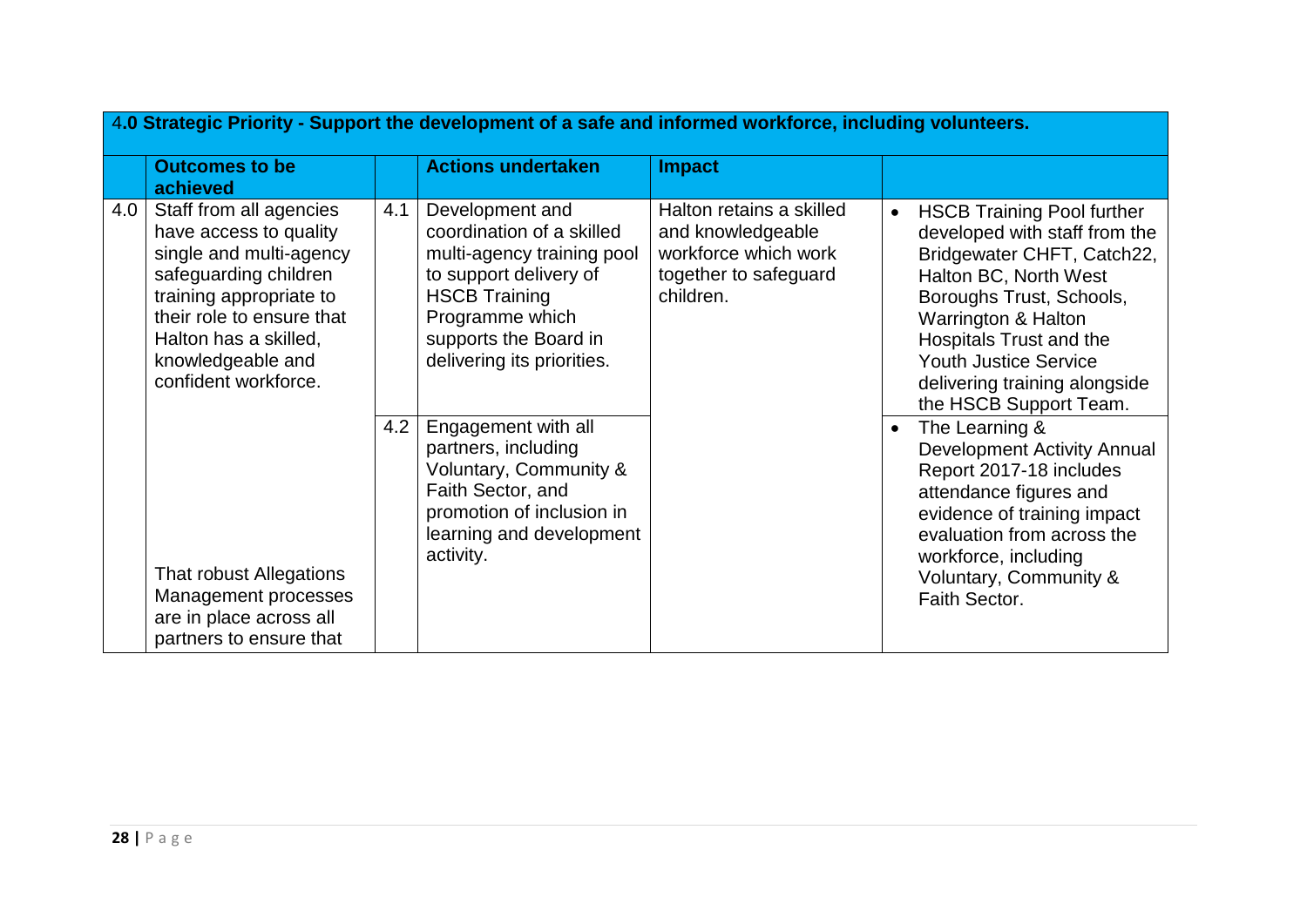| there is a prompt<br>response to cases where<br>allegations are made<br>against staff, including<br>volunteers, in order to<br>support safer<br>organisations providing<br>services to children. | 4.3 | Monitor and scrutinise<br>partners' engagement<br>with LADO processes.                        | $\bullet$ | <b>LADO Annual Report 2017-</b><br>18 shows range of roles<br>reported under LADO<br>procedures.<br>Health providers to include<br>further evidence of<br>management of allegations<br>in their Safeguarding Annual<br>Reports.                                 |
|--------------------------------------------------------------------------------------------------------------------------------------------------------------------------------------------------|-----|-----------------------------------------------------------------------------------------------|-----------|-----------------------------------------------------------------------------------------------------------------------------------------------------------------------------------------------------------------------------------------------------------------|
|                                                                                                                                                                                                  | 4.4 | Monitor and scrutinise<br>partners' compliance with<br><b>Safer Recruitment</b><br>processes. |           | Health partners provided<br>assurance against Lampard<br>Report recommendations.<br>The S175/157 Audit 2017-18<br>reported on compliance<br>across education sections in<br>relation to safer recruitment<br>practices, allegations<br>management and training. |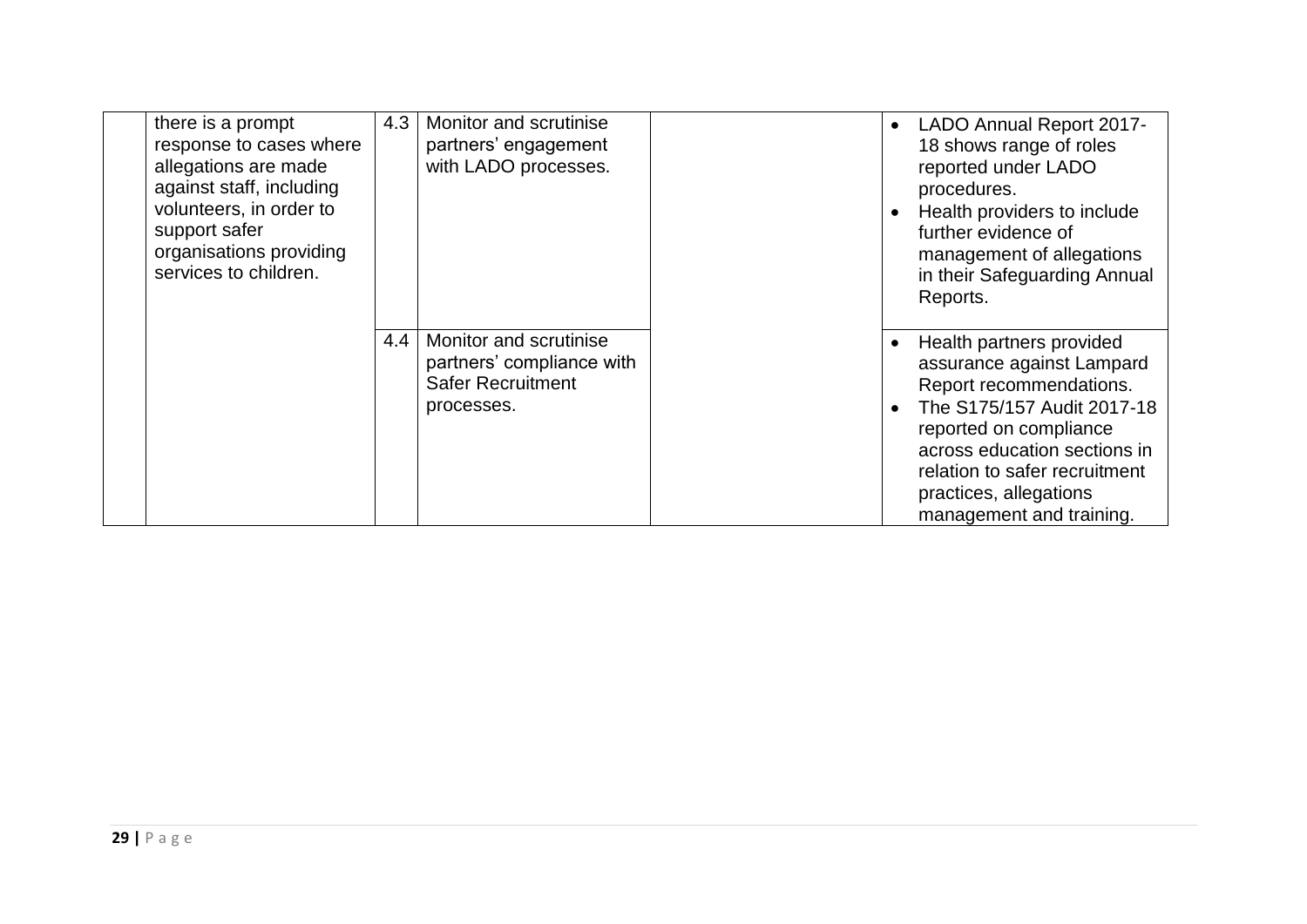# **12.0 Budget Information**

| <b>Income 2017-18</b>                   |             |
|-----------------------------------------|-------------|
| HBC - Children & Enterprise Directorate | 45, 140     |
| <b>HBC - Schools</b>                    | 29,000      |
| NHS Halton Clinical Commissioning       | 45, 817     |
| Group                                   |             |
| <b>Cheshire Constabulary</b>            | 25,000      |
| <b>National Probation Service (NPS)</b> | 634.59      |
| <b>Community Rehabilitation Company</b> | 1, 158      |
| (CRC)                                   |             |
| <b>Cafcass NW</b>                       | 550         |
| <b>Training Income</b>                  | 28, 390     |
| Carry Forward 2016-17                   | 16,616      |
| <b>Total Income:</b>                    | 192, 305.59 |
|                                         |             |

| <b>Expenditure 2017-18</b>       |          |
|----------------------------------|----------|
| Staffing                         | 126, 069 |
| <b>Multi-Agency Training</b>     | 8, 477   |
| Learning & Improvement Framework | 21, 351  |
| Activity                         |          |
|                                  |          |
| Total:                           |          |
| Carry Forward 2017-18:           | 36,680   |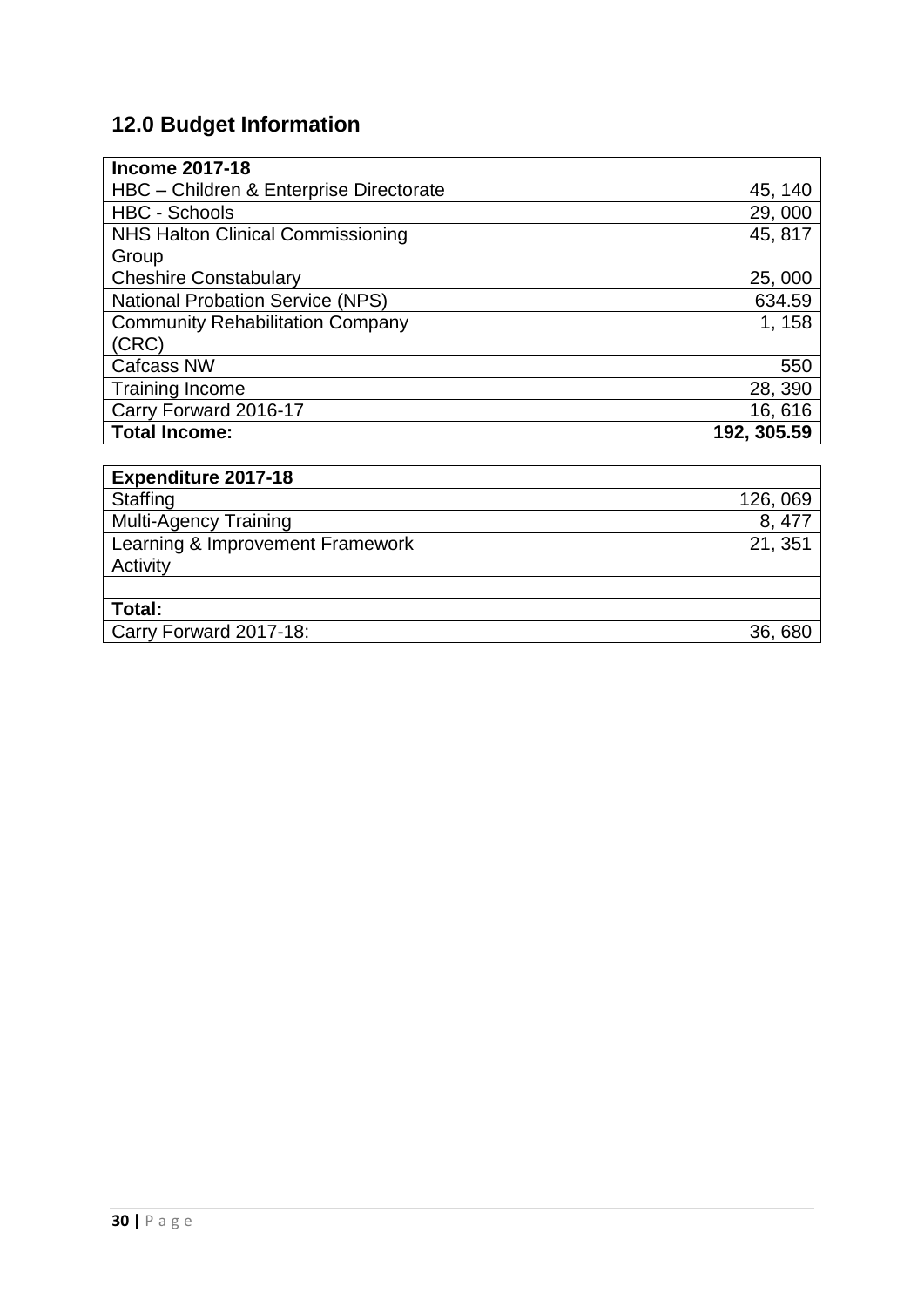## **Appendix A Halton Safeguarding Children Board Membership & Attendance 2017-2018**

|                                     |                                                                                                                             |                |                |              |              | <b>Meetings 2017-2018</b> |
|-------------------------------------|-----------------------------------------------------------------------------------------------------------------------------|----------------|----------------|--------------|--------------|---------------------------|
|                                     | <b>Attendance Log</b>                                                                                                       | 04.07.2017     | 12.09.2017     | 05.12.2017   | 20.03.2018   |                           |
| Independent                         | Richard Strachan, Independent Chair                                                                                         | $\checkmark$   | $\checkmark$   | $\checkmark$ | $\checkmark$ |                           |
| and<br>Overseeing<br><b>Members</b> | Cllr Tom McInerney, Lead Member<br>Children & Young People (Participant<br>Observer)                                        | A              | A              | ✓            | ✓            |                           |
| <b>Lay Members</b>                  | Marjorie Constantine, Lay Member                                                                                            | ✓              | $\checkmark$   | ✓            | ✓            |                           |
|                                     | Mil Vasic, Director People                                                                                                  | A              | $\checkmark$   | ✓            | $\checkmark$ |                           |
|                                     | Ann McIntyre, Operational Director,<br>Education, Inclusion and Provision                                                   | R.             | ✓              | ✓            | $\checkmark$ |                           |
| Local<br><b>Authority</b>           | <b>Tracey Coffey, Operational Director</b><br><b>Children &amp; Families</b>                                                | ✓              | ✓              | ✓            | ✓            |                           |
|                                     | Senior Manager, Safeguarding & Quality<br>Assurance                                                                         | $\checkmark^*$ | $\checkmark^*$ |              |              |                           |
|                                     | Marie Lynch, Divisional Manager, Adults                                                                                     | D              | D              | ✓            | D            |                           |
|                                     | Eileen O'Meara, Director of Public Health                                                                                   | ✓              | D              | $\checkmark$ | $\checkmark$ |                           |
|                                     | Kristine Brayford-West, Associate Director<br>for Safeguarding, Bridgewater Community<br><b>Healthcare Foundation Trust</b> | $\checkmark$   | $\mathcal{L}$  | R            | R            |                           |
| <b>Health</b>                       | Lyn Mcglinchey, Quality Manager, NHS<br>England North (Cheshire & Merseyside)                                               | $A^*$          | $A^*$          | $\mathsf{R}$ | $\checkmark$ |                           |
|                                     | David Lyon, Named GP                                                                                                        | $D^*$          | $D^*$          | D            | D            |                           |
|                                     | Michelle Creed, Chief Nurse, Halton CCG                                                                                     | ✓              | ✓              | ✓            | R            |                           |
| <b>Police</b>                       | Peter Shaw, Detective Superintendent,<br><b>Cheshire Police</b>                                                             | R.             | $\checkmark$   | R            | D            |                           |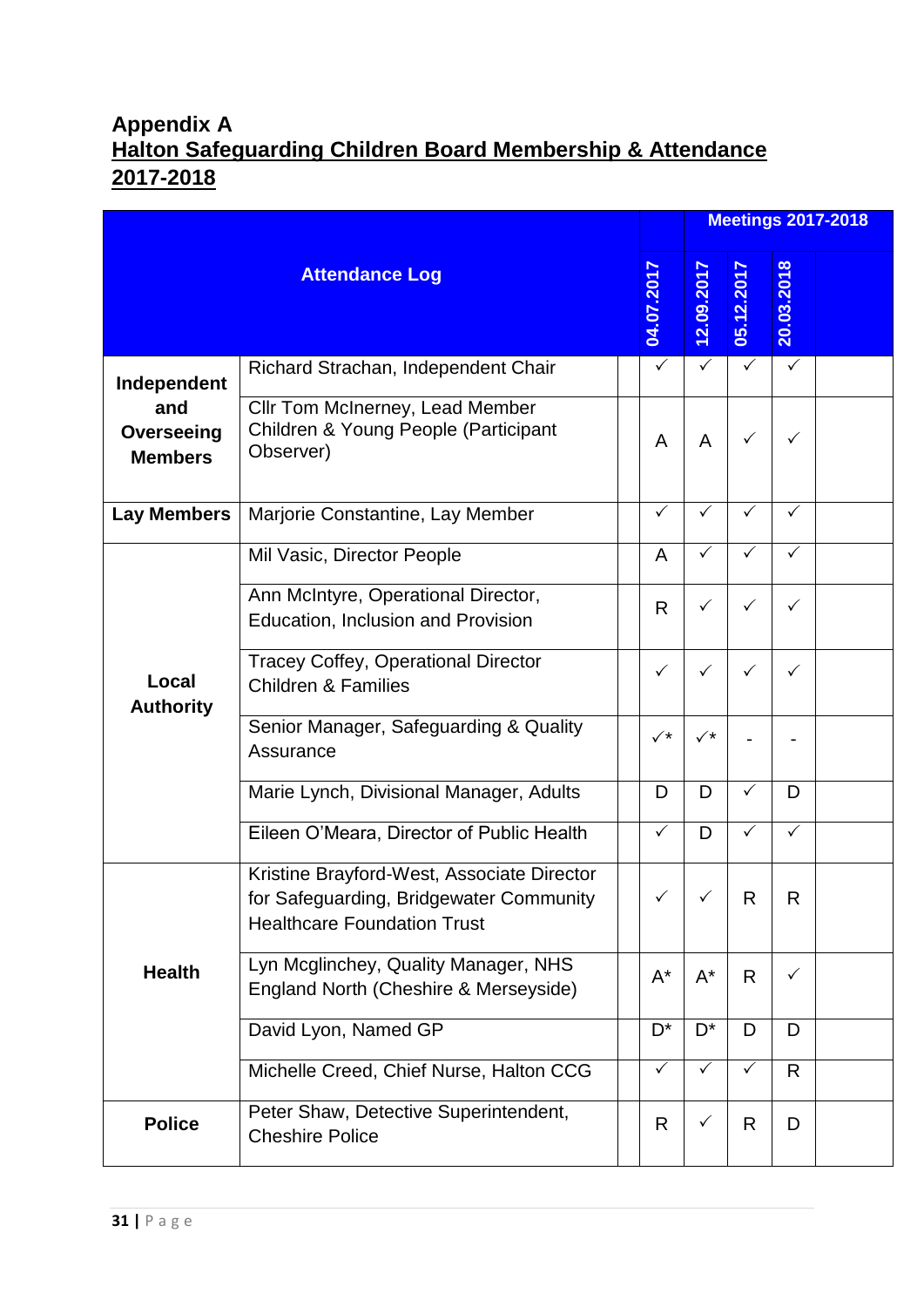|                                   |                                                                                                                                |  |                      |            |            |              | <b>Meetings 2017-2018</b> |
|-----------------------------------|--------------------------------------------------------------------------------------------------------------------------------|--|----------------------|------------|------------|--------------|---------------------------|
|                                   | <b>Attendance Log</b>                                                                                                          |  | 04.07.2017           | 12.09.2017 | 05.12.2017 | 20.03.2018   |                           |
| <b>Criminal</b>                   | Donna Yates, Assistant Chief Executive,<br><b>Cheshire &amp; Greater Manchester</b><br><b>Community Rehabilitation Company</b> |  | A                    | ✓          | R          | A            |                           |
| <b>Justice</b><br><b>Services</b> | Lisa Jenkins, Senior Operational Support<br>Manager - Cheshire LDU Cluster, National<br><b>Probation Service</b>               |  |                      |            |            | ✓            |                           |
|                                   | Gareth Jones, Head of Service, CWHW<br><b>YOS</b>                                                                              |  | A                    | D          | A          | D            |                           |
| <b>CAFCASS</b>                    | Joe Banham, Service Manager                                                                                                    |  | A                    | ✓          | A          | $\checkmark$ |                           |
|                                   | Rachel Tainsh - Primary Headteacher Rep                                                                                        |  | $A^*$                |            |            | A            |                           |
| <b>Schools and</b>                | Secondary Headteacher Representative                                                                                           |  | $A^*$                | A          |            |              |                           |
| <b>Colleges</b>                   | Paula Mitchell, Programme Manager,<br><b>Riverside College</b>                                                                 |  | $\checkmark$         | ✓          | ✓          | A            |                           |
| <b>VCF Sector</b>                 | Donna Wells, Service Manager Young<br><b>Addaction, Voluntary Sector Rep</b>                                                   |  | R.                   | D          | R          | R            |                           |
|                                   | <b>Tracey Holyhead, Business Manager</b>                                                                                       |  | ✓                    | ✓          | ✓          | ✓            |                           |
| <b>Advisors to</b><br>the Board   | Hayley McCulloch, Designated Nurse,<br>Safeguarding Children, Halton CCG                                                       |  | $\checkmark^{\star}$ | A          |            | ✓            |                           |
|                                   | <b>Designated Doctor for Child Protection</b>                                                                                  |  | $\vee$               | $\vee$     | $\vee$     | V            |                           |
|                                   | Marion Robinson, Legal Advisor                                                                                                 |  | <b>NR</b>            | <b>NR</b>  | <b>NR</b>  | <b>NR</b>    |                           |

Key:

A = Apologies R = Designated Rep D = Did Not Send Apologies V – Post is vacant NR – Attendance not required \*Denotes attendance of previous Board Member in this role

## **Appendix B**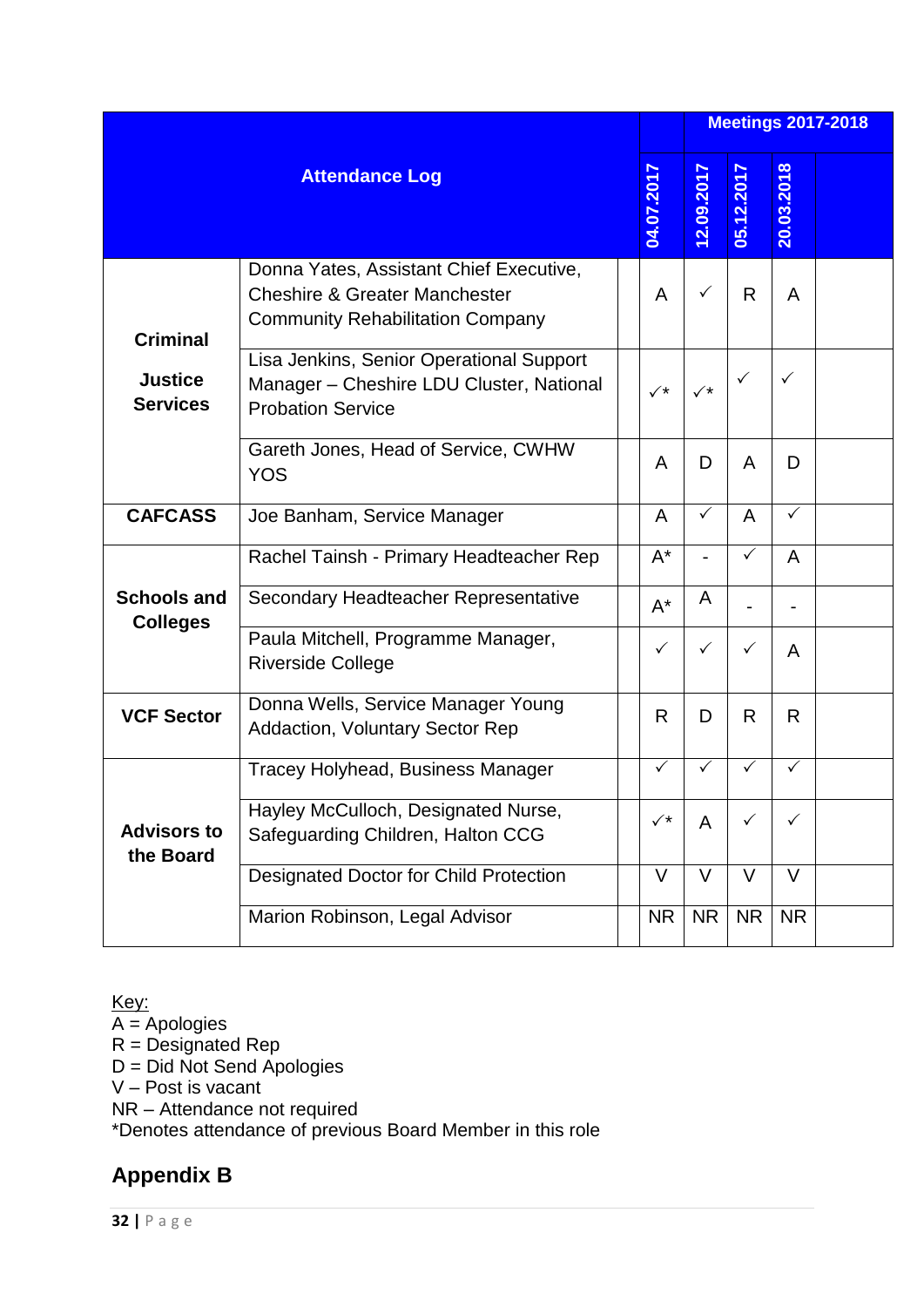#### **Halton Levels of Need Framework**

The Halton Levels of Need Framework aims to support agencies to meet the needs of children, young people and their families to ensure the best possible outcomes. It aims to assist practitioners and managers in assessing and identifying a child's level of additional needs and how best to respond in order to meet those needs as early as possible to prevent needs escalating further.

Halton Levels of Need Framework was revised and launched in April 2013. The framework sets out three levels of additional needs above Universal Services that captures the full range of additional needs as they present. Universal Services remain at the heart of all work with children, young people and their families and are in place for all whether additional needs present themselves or not.

The fundamental relationship between Universal Services and the three levels of additional needs is captured in the diagram below:



The key principles of the Framework include:

- Safeguarding runs throughout all levels.
- Provide early help and support at the first possible stage and meet needs at the lowest possible level.
- The focus is on Halton's more vulnerable groups and directing service responses at preventing vulnerability.
- Builds on existing good multi-agency working and formalises shared responsibility for meeting all needs.
- Supports work of all agencies and is equally applicable to all agencies.
- Flexible and fluid, allows free movement between levels as additional needs increase or reduce.
- Clear and understandable
- Focus on the needs of the child and family to ensure the best outcomes for all.

Working Together 2015 seeks to ensure that all local areas have effective safeguarding systems in place and sets out two key principles that should underpin all safeguarding arrangements: